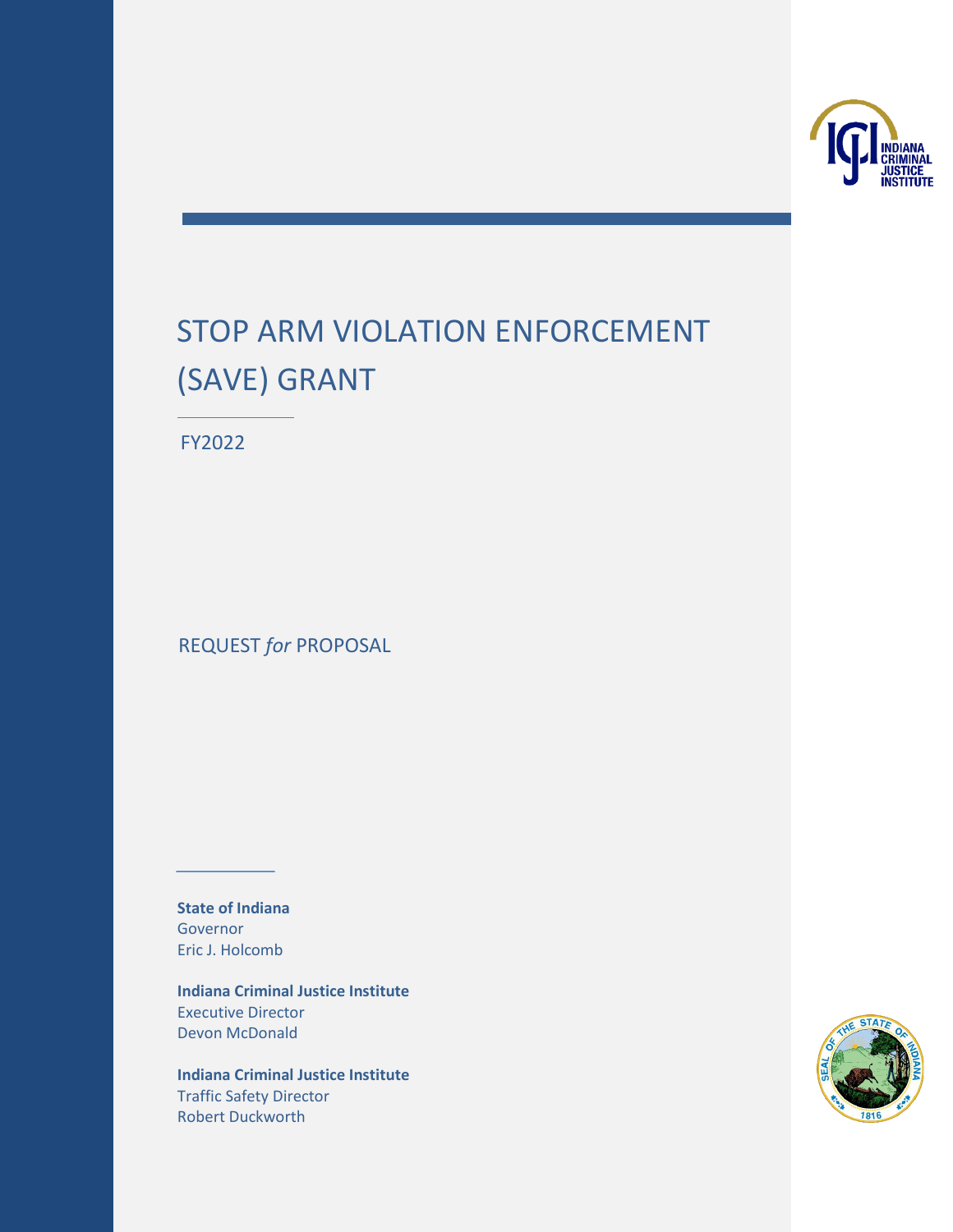# **STOP ARM VIOLATION ENFORCEMENT (SAVE), FY 2022**

REQUEST FOR PROPOSAL

The Stop Arm Violation Enforcement (SAVE) Grant promotes a coordinated effort to improve compliance with school bus stop arms, pedestrian safety safe and enhance the safe transportation of children. The program is designed to encourage collaboration between law enforcement, school corporations, and school bus operators.

The goal of the SAVE program is to support and provide safe transportation routes to and from school for school children of all ages in Indiana. This program is intended to prevent violations through high visibility enforcement (HVE) by following school bus routes to provide on the spot enforcement for violations, focusing on stop arm violations, speeding, and reckless driving around school buses and school zones when children are present. Follow-up investigations utilizing on-board dash camera footage from school buses or other reported violations are also eligible activity and encouraged to deter stop arm violations. The program provides for mobilization periods following the absence of school buses from roadways due to scheduled student breaks such as: Summer Break, Fall Break, Winter Break and Spring Break.

The FY22 program will include two operational periods from March 22, 2022, through May 16, 2022, and August 1, 2022, through September 15, 2022. Working hours are from 6:00 a.m. to 10:00 a.m., and 2:00 p.m. to 6:00 p.m., Monday-Friday on days in which school is in session. Upon arrival at school locations from routes of travel, officers can provide on-site support for crosswalk violations and school speed zone enforcement to further support safe travels to and from school.



Assistance for law enforcement agencies may be obtained from a Regional Law Enforcement Liaison. Contact information for each liaison can be found on pg. 4 or by clicking [here.](https://www.in.gov/cji/traffic-safety/law-enforcement-liaisons/)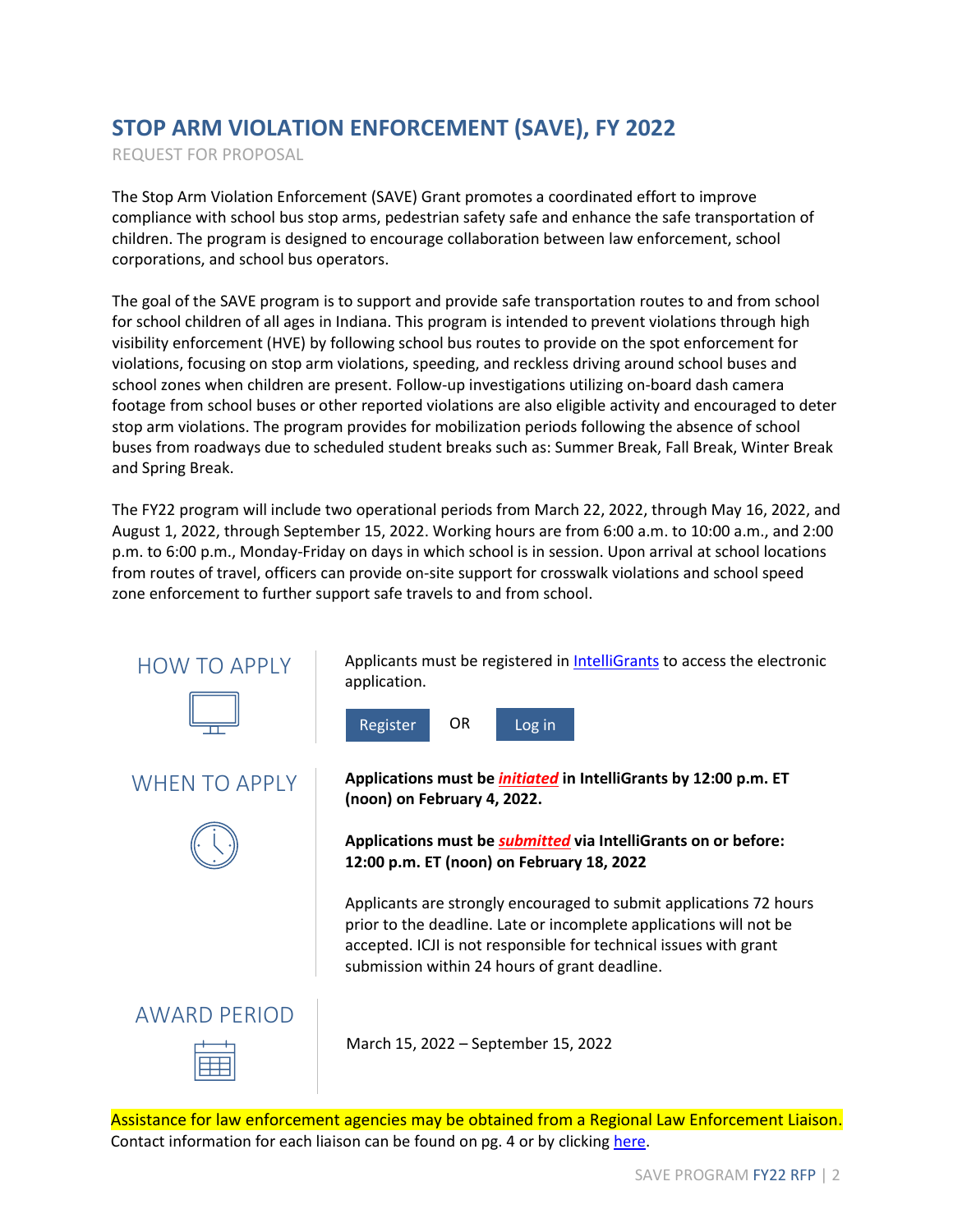# **CONTENTS**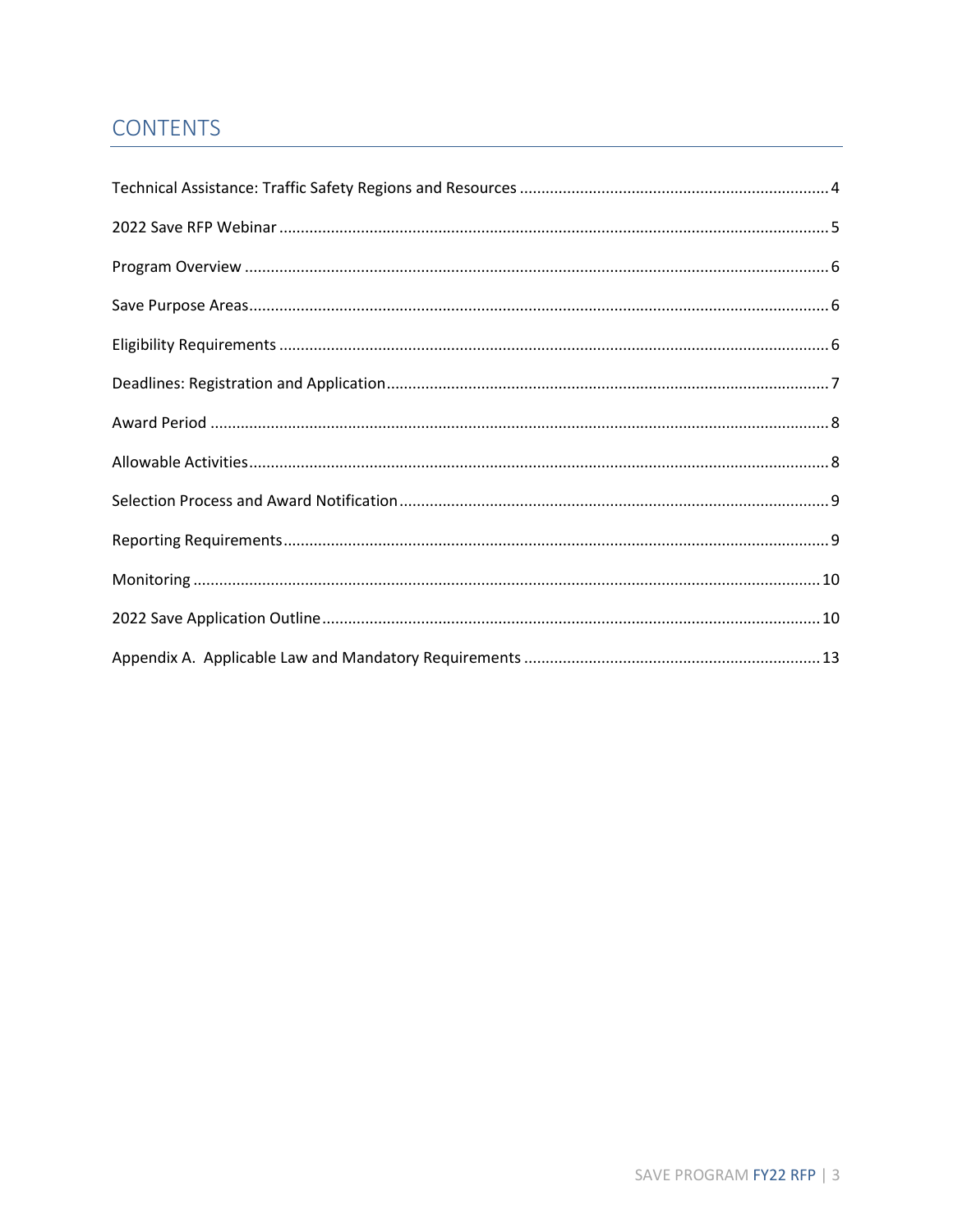# <span id="page-3-0"></span>TECHNICAL ASSISTANCE: TRAFFIC SAFETY REGIONS AND RESOURCES

Assistance for law enforcement agencies may be obtained from a Regional Law Enforcement Liaison. Contact information for each liaison can be found below or by clickin[g here.](https://www.in.gov/cji/traffic-safety/law-enforcement-liaisons/)



**Larry Woods** *Northwest Region* [lawoods@cji.in.gov](mailto:lawoods@cji.in.gov) (317) 296-1137



**Chuck Parsons** *West Central Region* [Cparsons1@cji.in.gov](mailto:Cparsons1@cji.in.gov) (317) 417-2038



**Mark Hartman** *Southwest Region* [Mhartman2@cji.in.gov](mailto:Mhartman2@cji.in.gov) (317) 650-7609





**Christopher Kirby** *Northeast Region* [ckirby@cji.in.gov](mailto:lawoods@cji.in.gov) 317-646-6345



**Dave Allender** *East Central Region* [dallender@cji.in.gov](mailto:dallender@cji.in.gov) (317) 697-6149



**Jim Cleek** *Southeast Region* [jcleek@cji.in.gov](mailto:jcleek@cji.in.gov) (317) 864-3364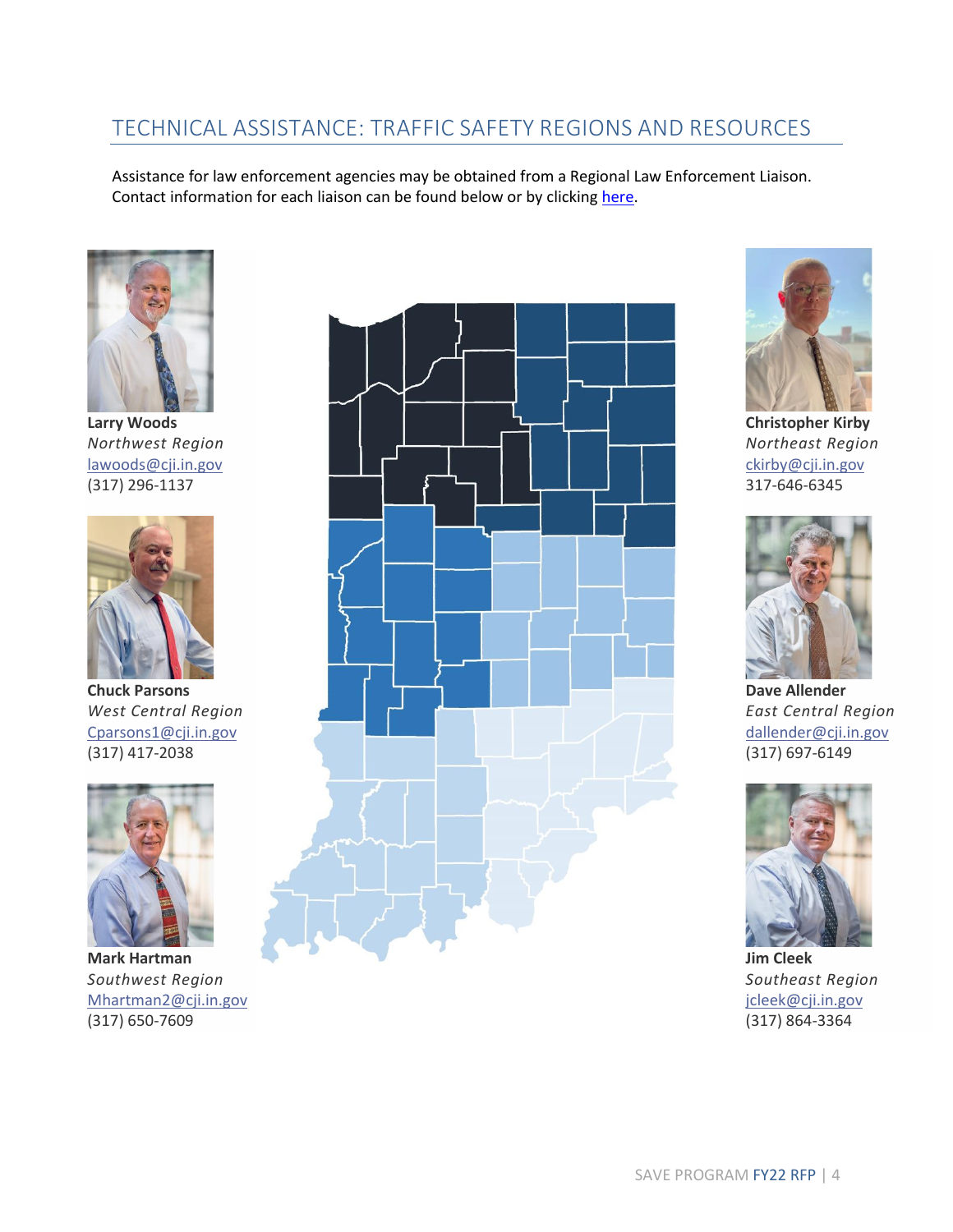

# **2022 SAVE RFP WEBINAR**

Tuesday, January 25, 2022 | 12:30 p.m. - 1:30 p.m. (ET)

<span id="page-4-0"></span>ICJI's Traffic Safety Division is conducting a 2022 SAVE RFP webinar, which will include a basic overview of the program, important highlights and what to know before applying.

Registration is required.

[Register](https://indiana.webex.com/webappng/sites/indiana/meeting/info/0f5e71e1ceaa43838790f52f621a7601?isPopupRegisterView=true) here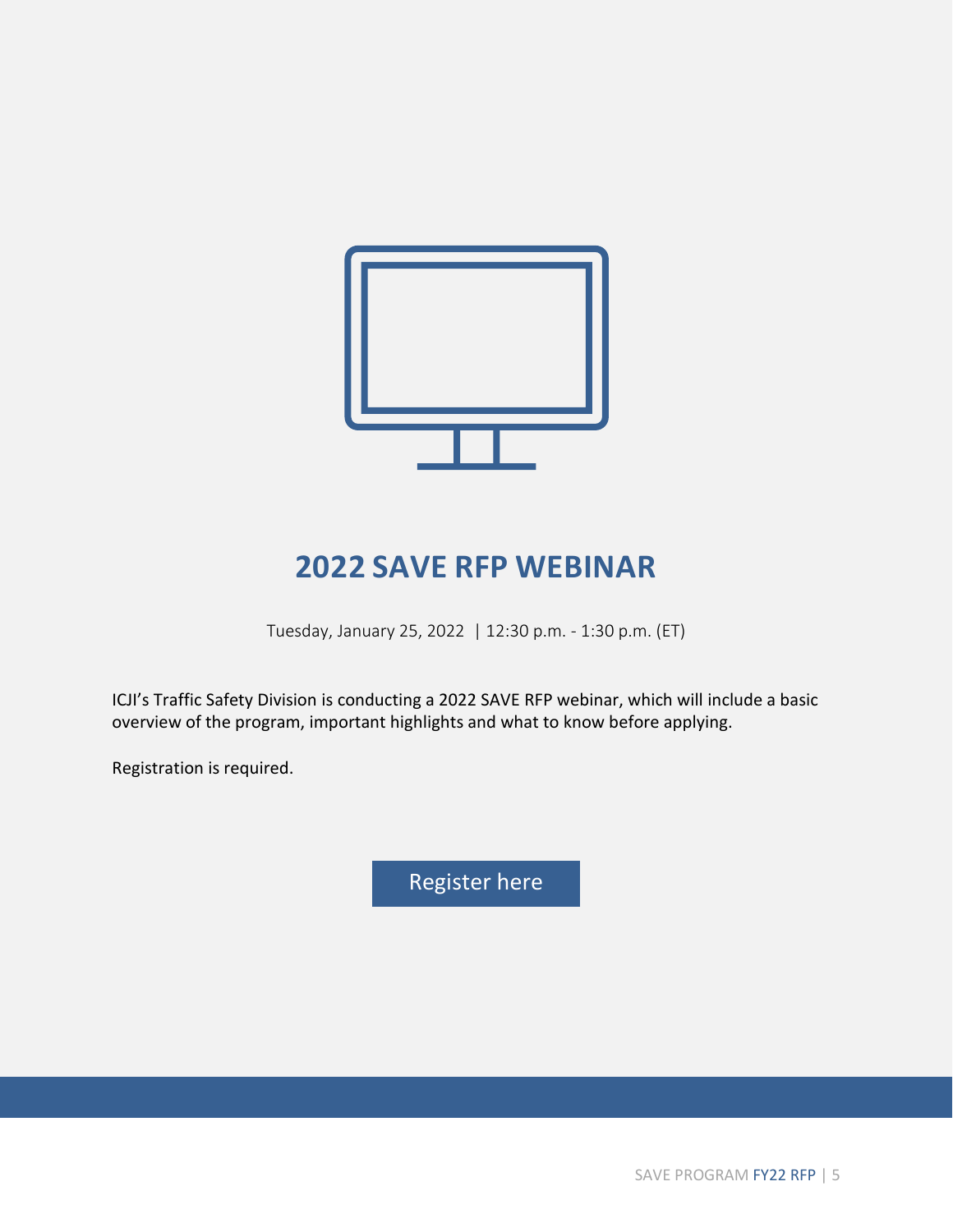# <span id="page-5-0"></span>PROGRAM OVERVIEW

The SAVE Program provides reimbursement-based funding to assist Indiana law enforcement agencies in traffic initiatives to prevent and reduce traffic injury and/or fatal crashes. This program is intended to prevent violations through high visibility enforcement (HVE) by following school bus routes to provide on the spot enforcement for violations, focusing on stop arm violations, speeding, and reckless driving around school buses and school zones when children are present. Follow-up investigations utilizing onboard dash camera footage from school buses or other reported violations are also eligible activity and encouraged to deter stop arm violations. The program provides for mobilization periods following the absence of school buses from roadways due to scheduled student breaks such as: Summer Break, Fall Break, Winter Break and Spring Break.

# <span id="page-5-1"></span>SAVE PURPOSE AREAS

As designated by the federal granting agency and ICJI, SAVE funds may be used for traffic safety initiatives:

- » Decrease crashes, fatalities, and injuries.
- » Decrease impaired driving crashes, fatalities, and injuries.
- » Increase compliance with school bus stop arm laws.
- » Increase compliance with seat belt laws.
- » Increase compliance with child passenger safety laws.
- » Increase compliance with impaired driving laws.
- » Increase compliance with distracted driving laws.
- » Increase compliance with speeding laws.

Funding for stop arm violation enforcement contains mandatory operational periods or mobilizations. The mobilizations are as follows:

- 1. Monday Friday on days when school is in session; and,
- 2. During the hours of 6:00 a.m. to 10:00 a.m., and 2:00 p.m. to 6:00 p.m.

# <span id="page-5-2"></span>ELIGIBILITY REQUIREMENTS

All law enforcement agencies in the State of Indiana with **paid** officers (full-time and part-time) are eligible to apply (See Reimbursement Rate Policy for ICJI effective July 1, 2016). Applicants must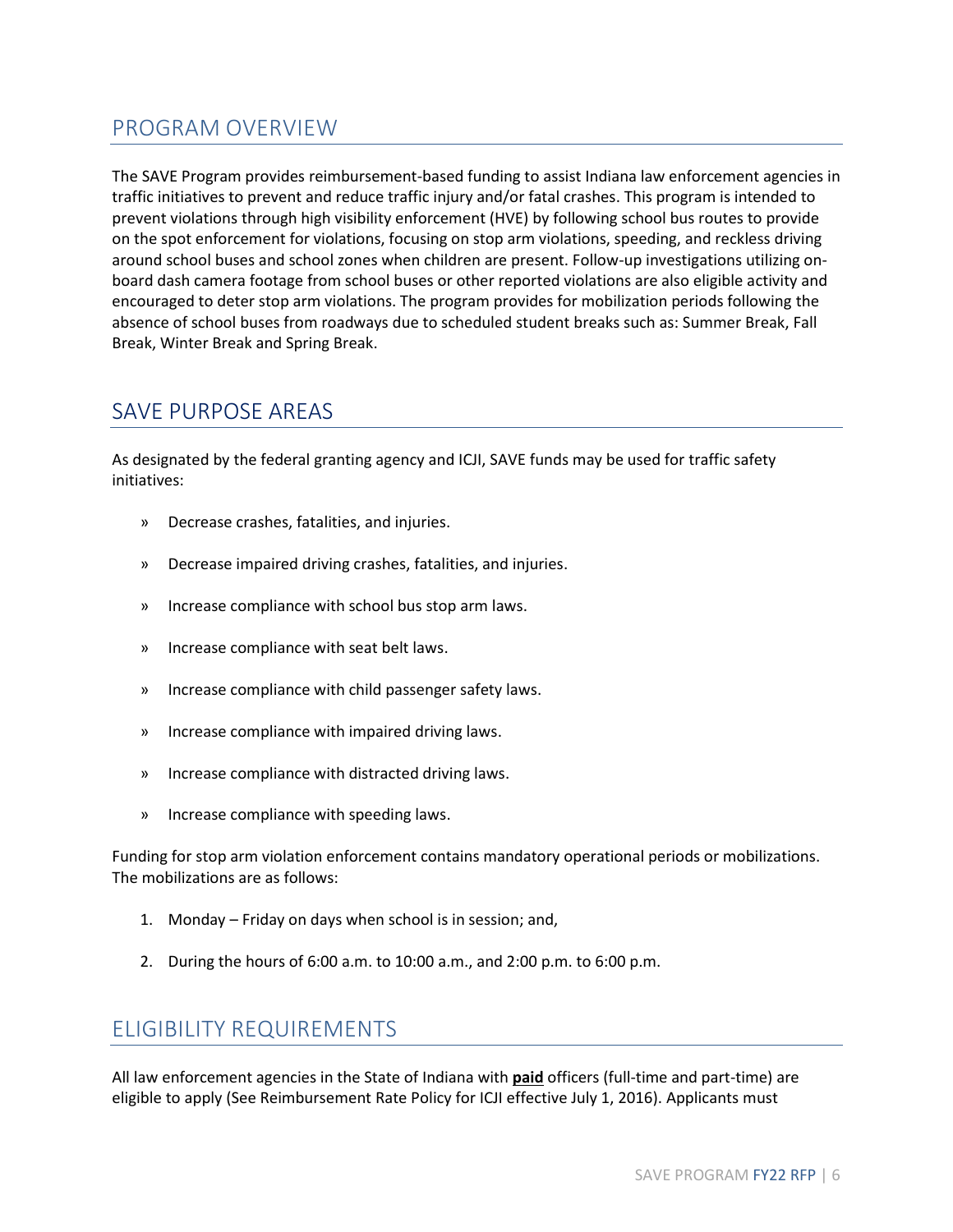demonstrate a need for increased enforcement in their community and the willingness to commit to traffic safety priorities.

Please note all applicant agencies currently receiving funding from ICJI must be current on all reports related to such funding. Delinquent reports may disqualify an applicant agency from consideration for funding through any grant program through ICJI.

Additionally, all applicants awarded a grant from ICJI must agree to or comply with the following:

- » 23 U.S.C. Chapter 4—Highway Safety Act of 1966, as amended.
- » Sec. 1906, Pub. L. 109-59, as amended by Sec. 4011, Pub. L. 114-94.
- » 23 CFR part 1300—Uniform Procedures for State Highway Safety Grant Programs.
- » 2 CFR part 200—Uniform Administrative Requirements, Cost Principles, and Audit Requirements for Federal Awards.
- » 2 CFR part 1201—Department of Transportation, Uniform Administrative Requirements, Cost Principles, and Audit Requirements for Federal Awards.
- » Agree to abide by all provisions of the grant agreement.
- » Agree to abide by all Special Conditions detailed in ICJI Certified Assurances and Special Conditions.
- » Submit all reports in the prescribed format and time frames as determined by ICJI.
- » Submit quarterly performance measures as listed in the Special Conditions provided upon approval of the proposal.

# <span id="page-6-0"></span>DEADLINES: REGISTRATION AND APPLICATION

Applications must be *initiated* i[n IntelliGrants](https://intelligrants.in.gov/) by 12:00 p.m. ET (noon) on **Friday, February 4, 2022.**

\*If an application is not started by this date, an application will not be able to be submitted.

## **\*\*Applicants must be registered in IntelliGrants in order to access the online application. Registration may take several days for first time registrants.**

Applications must be *submitted* in [IntelliGrants](https://intelligrants.in.gov/) by 12:00 p.m. ET (noon) on **Friday, February 18, 2022.**

\*No late or incomplete applications will be considered for funding.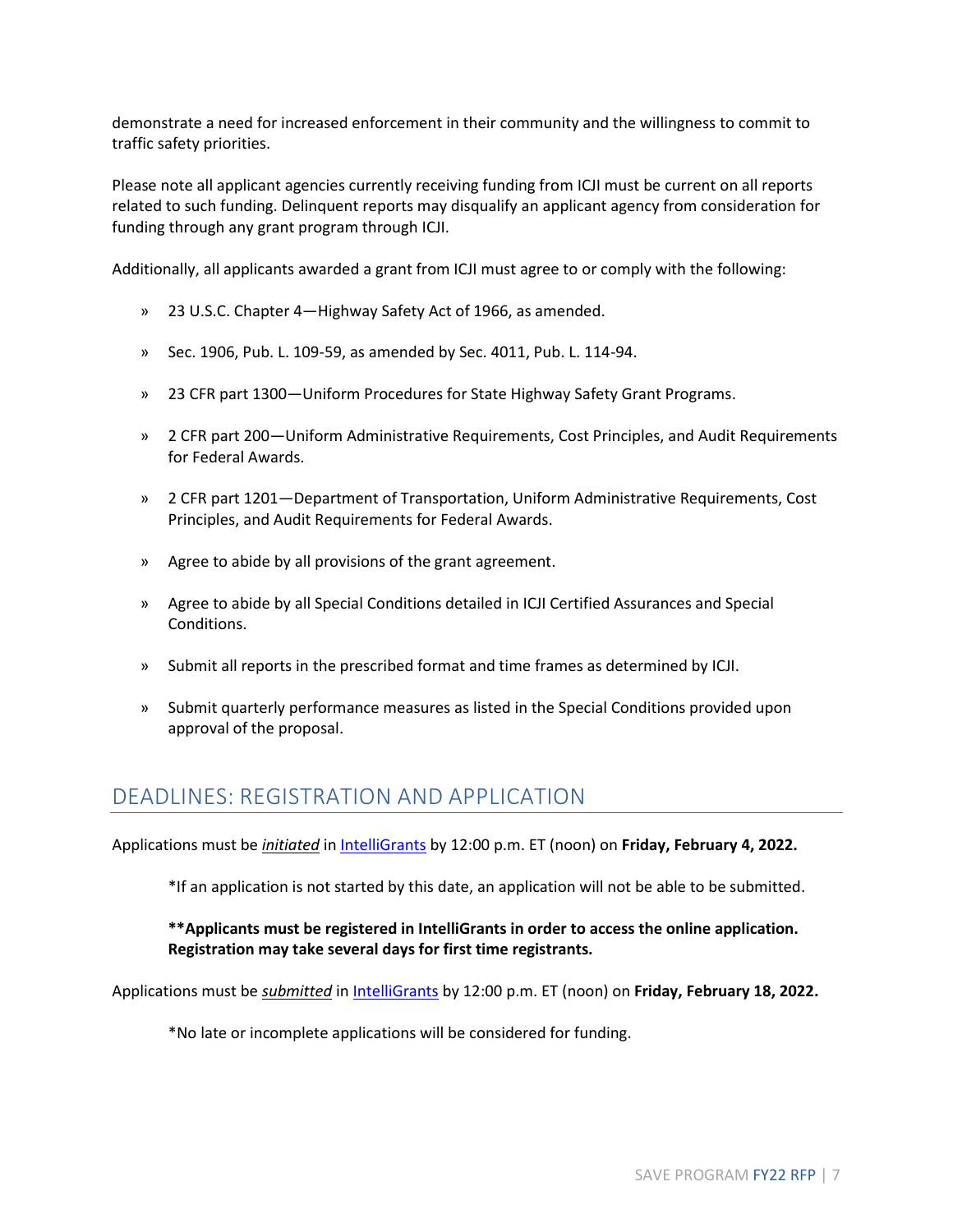Everything from the grant application, reporting and fiscal drawdowns will occur online within IntelliGrants. The registration process can be started by visiting [IntelliGrants](https://intelligrants.in.gov/) and clicking on the "New user?" link.

Failure to register will prevent applicants from accessing the system. ICJI recommends early registration in order to become familiar with the system. This will prevent delays with application submission. ICJI is not responsible for applicants who fail to submit a timely application due to technical difficulties which may occur within 24 hours of the deadline. Late applications or applications submitted through any means other than IntelliGrants will not be considered for funding.

# <span id="page-7-0"></span>AWARD PERIOD

The award period for the 2022 SAVE grant shall be March 15, 2022 – September 15, 2022. Projects should begin on March 15, 2022, and must be in operation no later than 30 days after March 15, 2022. Failure to have the funded project operational within the time allotted may result in the cancellation of the grant and de-obligation of awarded funds. Projects must conclude no later than September 15, 2022. Funding obligations must be made prior to September 15, 2022, and the Final Financial Report submitted via IntelliGrants within 30 days from September 15, 2022 (grant end date). **All program activity must be completed by the end of the approved award period**.

# <span id="page-7-1"></span>ALLOWABLE ACTIVITIES

Enforcement activities include:

- » Traffic Patrols using marked and/or unmarked patrol vehicles.
- » Investigating stop arm violation complaints from video or submitted report forms.
- » Use of team patrols for ride along on busses as a spotter, or a plain clothes spotter vehicle and an enforcement vehicle.

Administrative activities Include:

- » Public Information and Education (PI&E).
	- Example: Meeting with bus drivers regarding the program and the department(s) involvement.
- » Completion of paperwork and reporting.
- » Administrative costs are limited to 10% of the total funds expended for the project.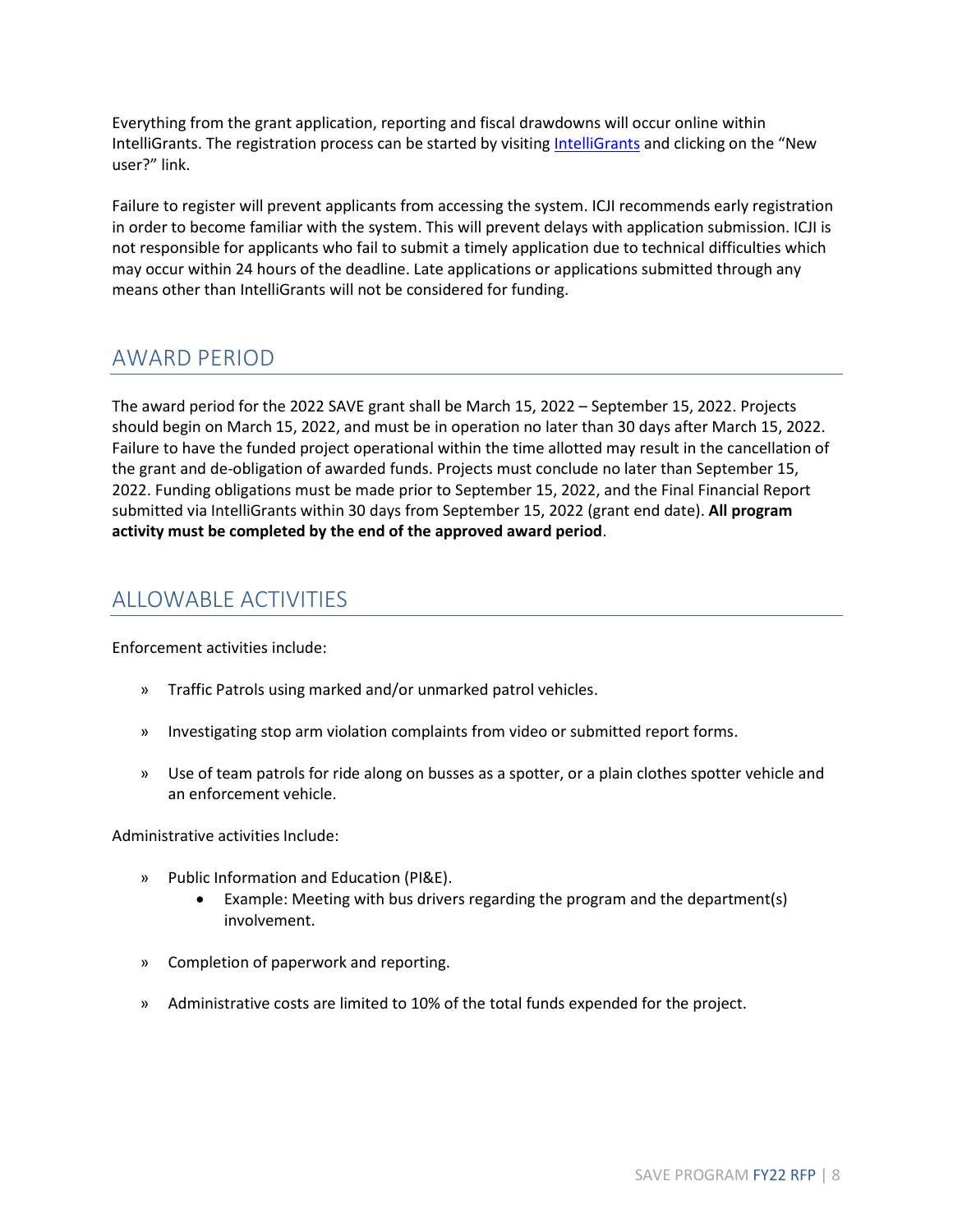# <span id="page-8-0"></span>SELECTION PROCESS AND AWARD NOTIFICATION

ICJI staff will conduct an initial screening of the proposal to check for completeness of the application, as well as a risk assessment of all applicants. Eligible applications will be scored and recommendations for funding will be presented to the Traffic Safety Division Director and ICJI Executive Director for consideration. **Incomplete applications will not be scored or considered for review**.

# <span id="page-8-1"></span>REPORTING REQUIREMENTS

SAVE subgrantees are required to submit quarterly programmatic reports via IntelliGrants and the OPO Database.

### **REPORTING DUE DATES**

- 1. *Period One: Due July 30, 2022*
	- Period of Work: March, April, May, June
- 2. *Period Two: Due October 30, 2022*
	- Period of Work: July, August, September

SAVE Patrols should be listed under "*Other Patrols*" within the OPO Database.

### **PROGRAM REPORT REQUIRED ELEMENTS**

- 1. Pre & post media.
- 2. Program Totals report from OPO Database.

Additional quarterly performance measures, narrative reports, and financial reports should be submitted as directed in IntelliGrants. To validate requests for reimbursement, supporting documents must be included for the reported expenses, to demonstrate "proof of payment" and the details of the expense.

### **FISCAL REPORT REQUIRED ELEMENTS**

- 1. Officer Activity Sheets (officer signature and second approving signature).
	- Bus Number and Route Times must be listed on each OAS in the Significant Events Box.
- 2. Employee paystubs.
- 3. Sheriff/Chief letter.
- 4. Personnel Details Report from OPO Database.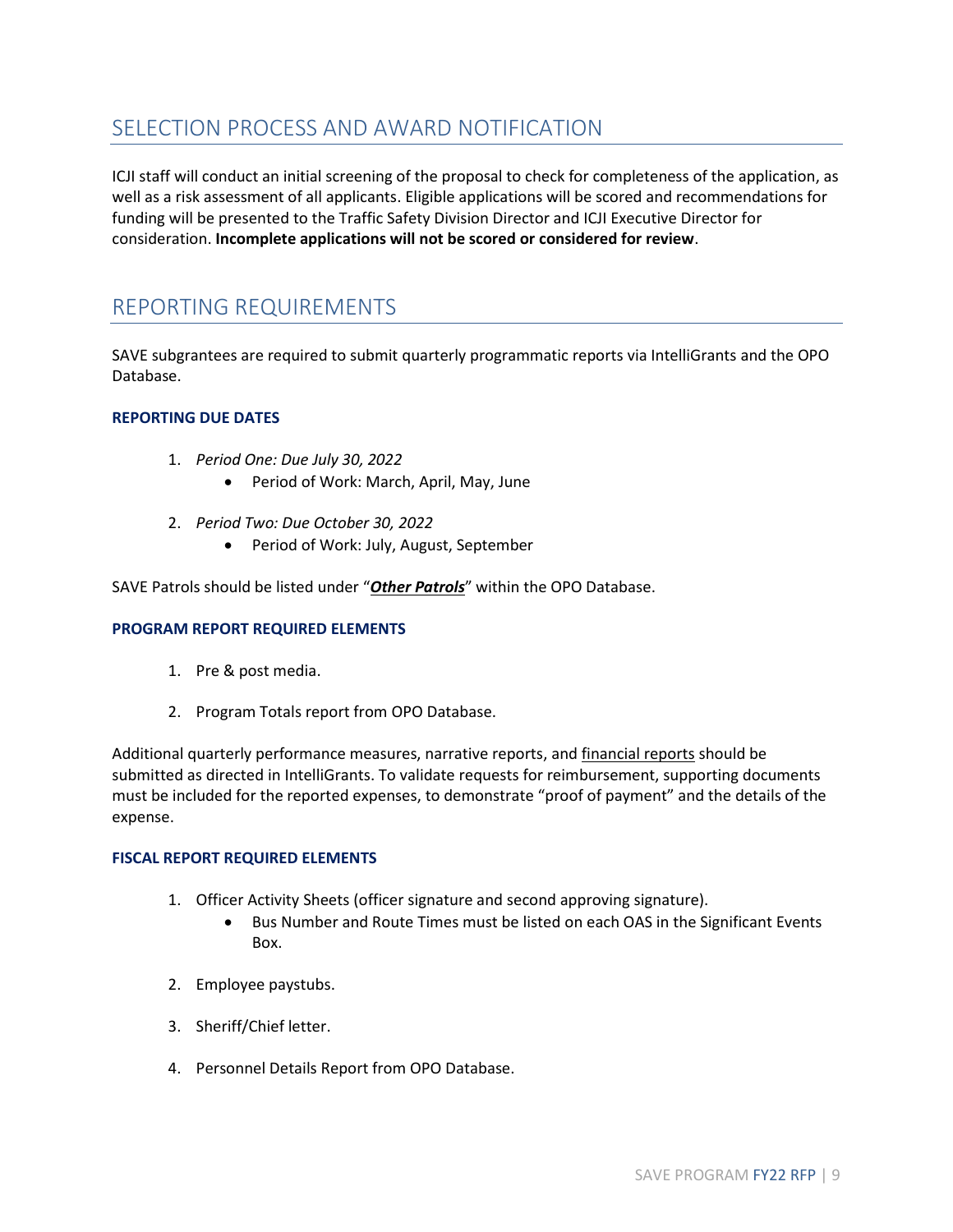- 5. Admin log (if applicable).
	- **Note:** Coordinators for admin time must complete ADMIN time on an ADMIN Log and receive a second approving signature to be accepted for payment.

# <span id="page-9-0"></span>MONITORING

All grant awards will be monitored by a program manager and/or Law Enforcement Liaison (LEL) using a combination of desk reviews and site visits. Additionally, the program manager will review all submitted reports for timeliness and accuracy. Delinquencies and report contents will be addressed as needed.

# <span id="page-9-1"></span>2022 SAVE APPLICATION OUTLINE

Applicants will use the SAVE Application Template. Below you will see directions on how to apply the information you provide on the template to several of the questions in the application. **The grantee should collaborate with local jurisdiction school corporations to develop the proposal.** The grantee should additionally detail the activities the grantee will perform, such as the required mobilization periods, collaboration, education to the public, and how the grantee will use media to educate the community about the program activities in the Program Narrative box to achieve the selected outcomes.

**Directions for IntelliGrants application:** In your IntelliGrants application you will see "Forms Menu" near the top of the page. There are several sections, and you must go into each individual form. For SAVE, many of the forms are not applicable, and therefore, you will not enter any information but simply save and move onto the next page. The form sections are *Application Forms* (7), *Budget Forms* (9), *Certification* (1), and *Required Attachments* (1).

# **APPLICATION FORMS**

- » *Contact Information:* Fill in all required areas (those with a red asterisk).
- » *Project Information:* Write a project summary, funding amount requested.
- » *Programmatic Information:* Select as you would on the SAVE Template Application.
- » *Problem Statement & Analysis:* Analyze the crash data on the template for your county.
- » *Goals, Objectives, & Outcomes:* (feel free to copy & paste from your SAVE template application).
	- o *Provide the program's goal:* Simply describe your goal and what your traffic safety efforts will basically accomplish.
		- o *Provide objectives that measure progress toward achieving the goal:* This is where you will talk about your 2%, 4%, or 6% improvements and why.
		- o *Provide at least 1 outcome for each state objective:* This is where you detail the activities performed to address the problem and achieve the selected outcomes (last paragraph on the template).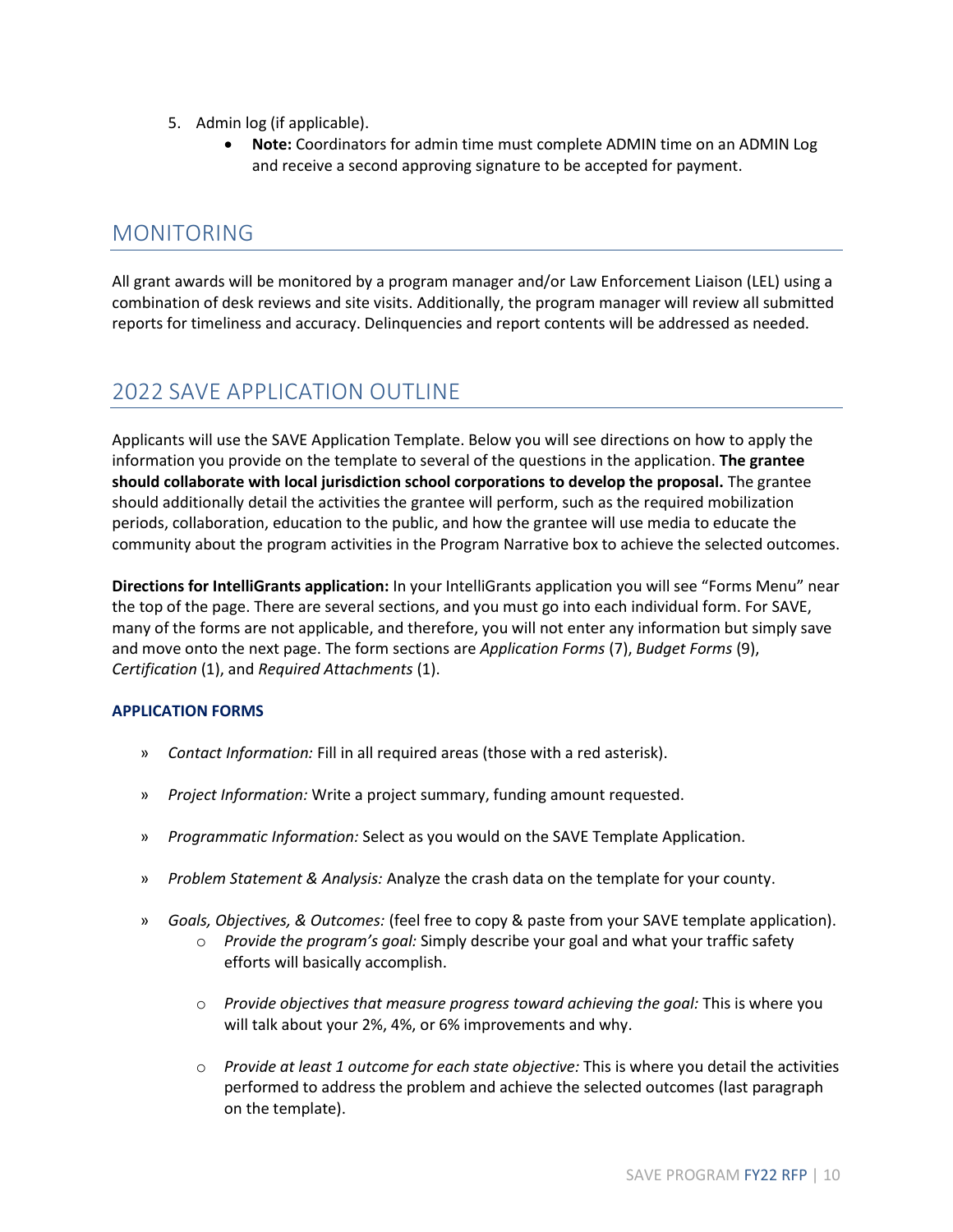- » *Program Description:* Answer all 6 questions thoroughly.
- » *Evidence Based/Best Practices:* Traffic safety programs are evidence-based. You may talk about NHTSA's countermeasures that work for example (you may see the basic of this on the SAVE Template under "Performance Measures."

#### **BUDGET FORMS**

» *Personnel:* Select Law Enforcement Pool Do separate line items for each general overtime personnel hours, administrative time (10% maximum).

For example:

**PERSONNEL** 

**Instructions:** 

- 1. All required fields are marked with an \*.
- 2. Use the SAVE button to save information and calculate data on each page.
- 3. To add additional rows, click the SAVE button.
- 4. Save at least every 30 minutes to avoid losing data.
- 5. To proceed to the next page, you may use the SAVE/NEXT or NEXT buttons above.
- 6. To return to the Forms menu, click the Forms Menu link above.

What type of personnel do you wish to enter?

| <b>Salaried</b>      |
|----------------------|
| $\Box$ Hourly        |
| Law Enforcement Pool |
| $\Box$ Pool          |
| $\Box$ Volunteer     |

#### **LAW ENFORCEMENT POOL**

| <b>Name</b> | <b>Fund Type</b> | <b>Total Expenditure</b> | Percentage | <b>COST</b> |
|-------------|------------------|--------------------------|------------|-------------|
| Officers    | Grant $\sim$     | \$8,000.00               | %<br>100   | \$8,000.00  |
|             | $\checkmark$     |                          | %          |             |
|             | $\checkmark$     |                          | %          |             |
|             | $\checkmark$     |                          | %          |             |
|             | $\checkmark$     |                          | %          |             |
|             | $\checkmark$     |                          | %          |             |

Personnel Total: \$8,000.00

#### **NOTE**: **In any remaining lines, leave them blank. Do NOT put in zeroes, etc.**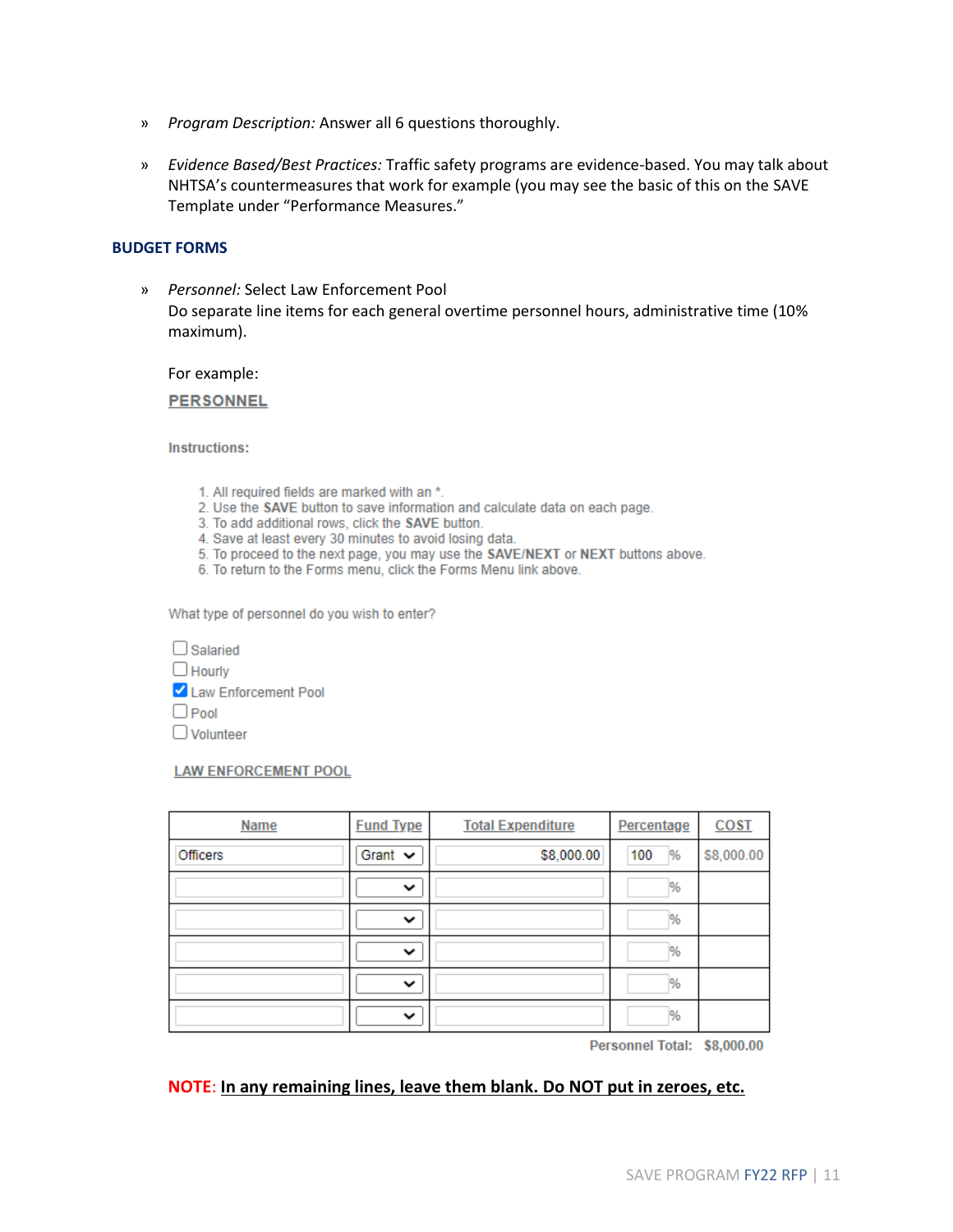- » *Employee Benefits:* **Do not fill in anything on this page** (Do NOT put zeroes anywhere). Just save and go to next page.
- » *Supplies & Operating Expenses:* **Do not fill in anything on this page** (Do NOT put zeroes anywhere). Just save and go to next page.
- » *Equipment:* **Do not fill in anything on this page** (Do NOT put zeroes anywhere). Just save and go to next page.
- » *Travel:* ICJI collects travel costs in the form of mileage to supports the state's matching requirement to federal funds. Mileage is collected during enforcement and claimed at a rate not to exceed the currently approved mileage rate for the State of Indiana. As of January 1, 2022, this amount is \$0.39 per mile. Enter mileage as shown here. **TRAVEL**

Instructions:

- 1. All required fields are marked with an \*.<br>2. Use the SAVE button to save information and calculate data on each page.
- 
- 2. Use the SAVE but<br>and discussion of save information and calculate data on each page.<br>3. To add additional rows, click the SAVE button.<br>4. Save at least every 30 minutes to avoid losing data.<br>5. To proceed to the next pa
- 
- 

| <b>Number of</b><br><b>Travelers</b> | <b>Purpose of Travel</b>             | <b>Location of Travel</b> | <b>Travel Expense</b>   | <b>Fund Type</b>              | <b>Quantity</b><br>Per<br><b>Traveler</b> | Cost Per Day, Item, or Mile | Percentage    | <b>Cost</b> |
|--------------------------------------|--------------------------------------|---------------------------|-------------------------|-------------------------------|-------------------------------------------|-----------------------------|---------------|-------------|
|                                      | <b>Program Travel</b><br>$\check{ }$ | <b>Acme County</b>        | Mileage<br>$\checkmark$ | $\blacksquare$ Match $\smile$ | 5444                                      | \$0.39                      | %<br>100      | \$2,123.16  |
|                                      | $\check{ }$                          |                           | $\checkmark$            | $\check{ }$                   |                                           |                             | $\frac{9}{6}$ |             |
|                                      | $\checkmark$                         |                           | $\check{ }$             | $\checkmark$                  |                                           |                             | $\frac{9}{6}$ |             |
|                                      | $\checkmark$                         |                           | $\check{ }$             | $\checkmark$                  |                                           |                             | $\frac{9}{6}$ |             |
|                                      | $\check{ }$                          |                           | $\checkmark$            | $\check{ }$                   |                                           |                             | %             |             |
|                                      | $\checkmark$                         |                           | $\checkmark$            | $\checkmark$                  |                                           |                             | $\frac{9}{6}$ |             |

Travel (Including Training) - Total: \$2,123.16

Just save and go to next page.

- » *Consultants & Contractors:* Do not fill in anything on this page (Do NOT put zeroes anywhere). Just save and go to next page.
- » *Program Income:* Select "No."
- » *Budget Summary:* Fill out anything required with a red asterisk if applicable. Then go to next page.
- » *Budget Narrative:* Most of these questions may be non. The only ones to answer is the 1st question regarding an increase in money from the prior grant year ( $2<sup>nd</sup>$  if applicable), and the last involving internal controls. Employee travel, equipment, and supplies & operating expenses just answer with N/A.

#### **CERTIFICATION**

» *Certified Assurances & Special Provisions:* Read and check the box at the bottom.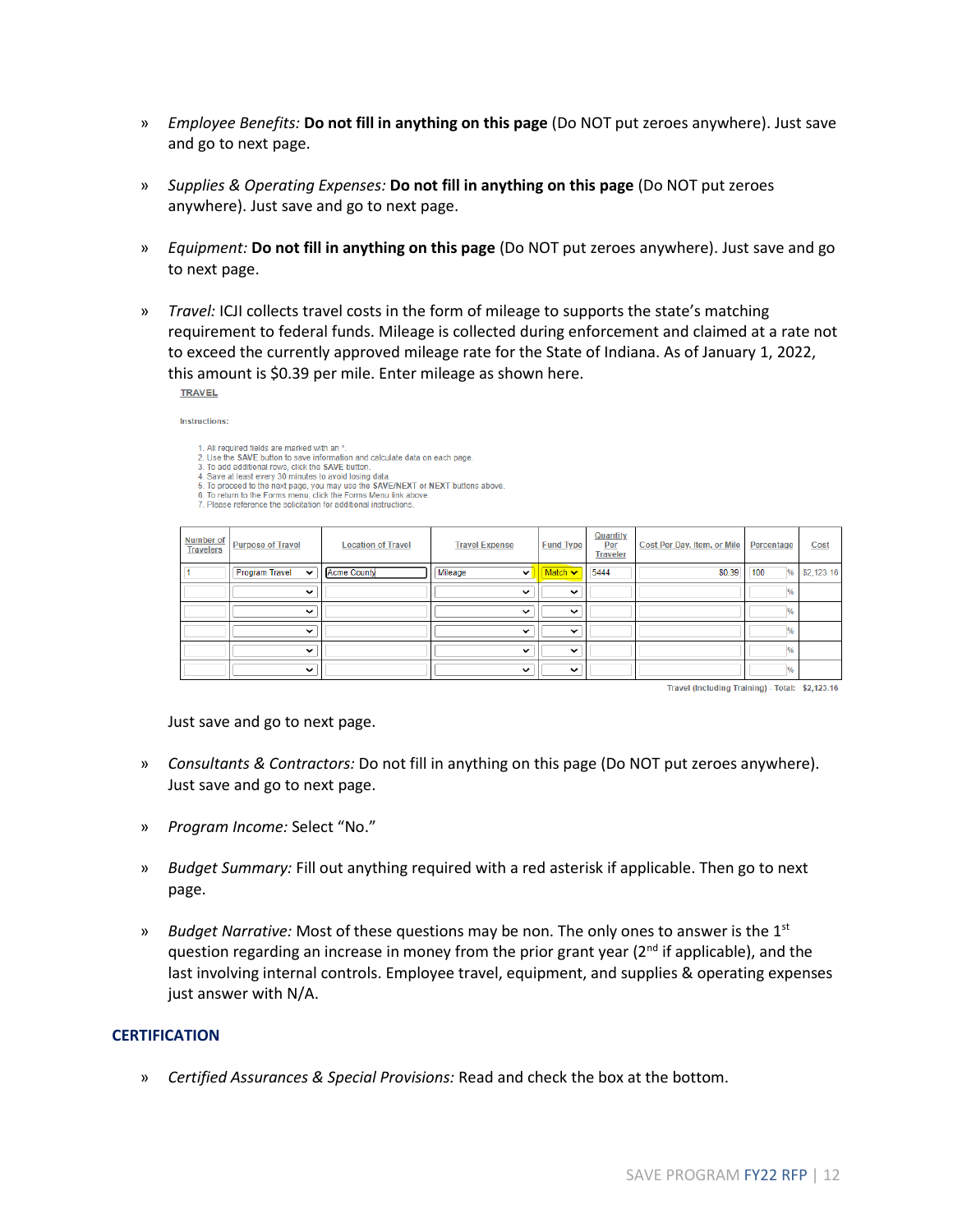# <span id="page-12-0"></span>APPENDIX A. APPLICABLE LAW AND MANDATORY REQUIREMENTS

#### **GENERAL**

This award is governed by 2 C.F.R. Part 200 and the 2015 DOJ Grants Financial Guide. All applicants must adhere to all provisions set forth in federal and state statute, regulation, or rule. Failure to abide by the federal and state mandates may, at the discretion of the State, be considered to be a material breach. The consequences of a material breach include, but are not limited, to:

- » The Applicant becoming ineligible for this grant funding opportunity;
- » Requiring repayment of any grant funds already received;
- » The de-obligation of grant funds; and
- » The material breach becoming a factor in the scoring process for future grant applications.

Furthermore, the Applicant may not obligate, expend or draw down grant funds until the Federal Office of the Chief Financial Officer notifies the State that the grant has been awarded to Indiana. The State shall not reimburse an Applicant for expenditures outside the grant period of performance.

Pursuant to 2 C.F.R. Part 200, all applicants are required to establish and maintain grant accounting systems and financial records to accurately account for funds awarded to them.

The Applicant understands and agrees that it cannot use federal funds from different funding sources for one or more of the identical cost items, in whole or in part. If this scenario presents itself, the Applicant must contact the ICJI program manager in writing and refrain from the expenditure, obligation, or drawn down of any federal funds awarded from ICJI concerning the identical cost items.

#### **NONDISCRIMINATION**

The Contractor will comply with all Federal statutes and implementing regulations relating to nondiscrimination ("Federal Nondiscrimination Authorities"). These include but are not limited to:

- » *Title VI of the Civil Rights Act of 1964* (42 U.S.C. 2000d et seq. 78 stat. 252), (prohibits discrimination on the basis of race, color, national origin) and 49 CFR part 21;
- » *The Uniform Relocation Assistance and Real Property Acquisition Policies Act of 1970*, (42 U.S.C. 4601), (prohibits unfair treatment of persons displaced or whose property has been acquired because of Federal or Federal-aid programs and projects);
- » *Federal-Aid Highway Act of 1973*, (23 U.S.C. 324, *et seq*.), and *Title IX of the Education Amendments of 1972,* as amended (20 U.S.C. 1681-1683 and 1685-1686)(prohibits discrimination on the basis of sex);
- » *Section 504 of the Rehabilitation Act of 1973*, (29 U.S.C. 794 *et seq.*), (prohibits discrimination on the basis of disability);
- » *The Age Discrimination Act of 1975*, as amended, (42 U.S.C. 6101 *et seq*.), (prohibits discrimination on the basis of age);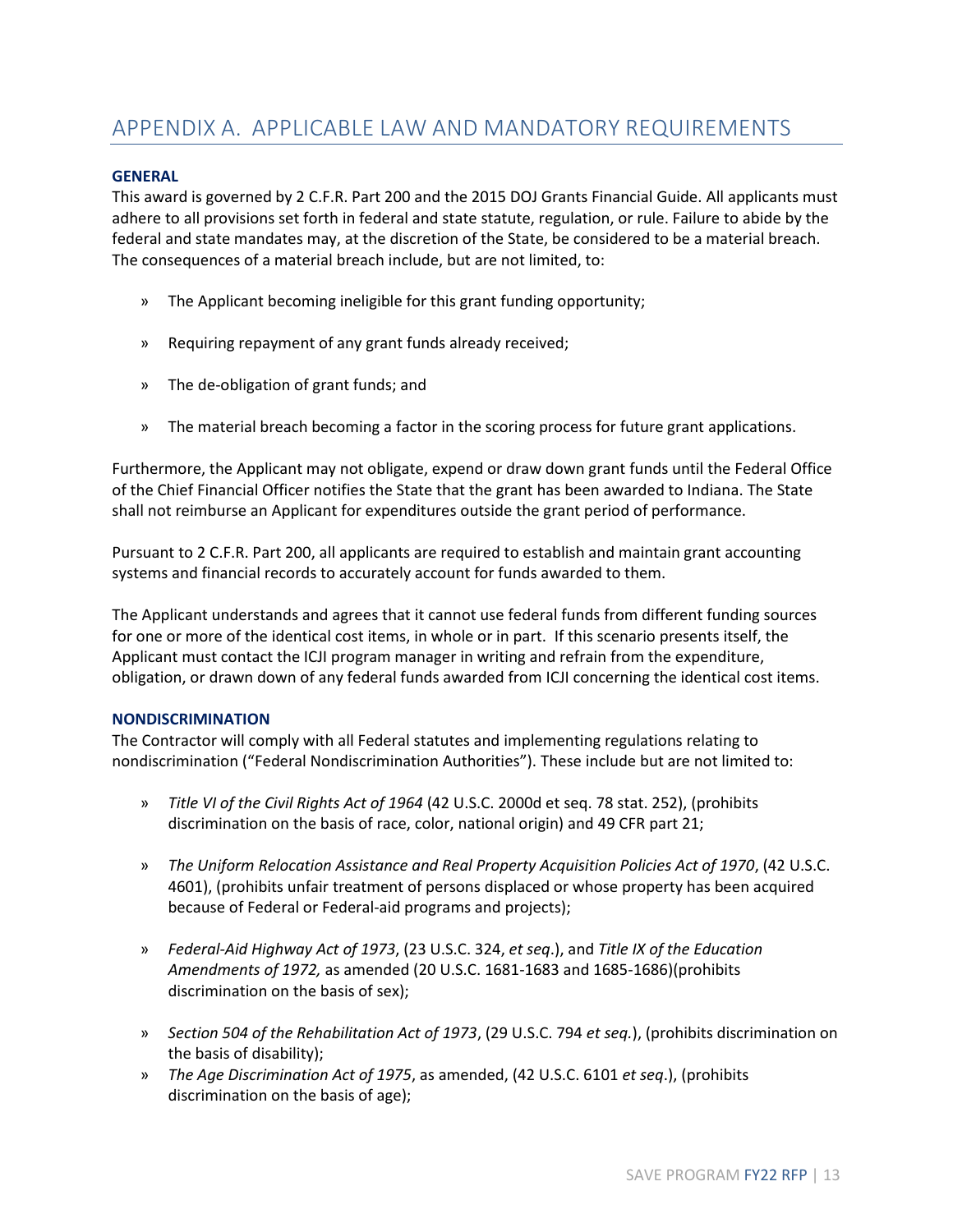- » *The Civil Rights Restoration Act of 1987,* (Pub. L. 100-209), (broadens scope, coverage and applicability of Title VI of the Civil Rights Act of 1964, The Age Discrimination Act of 1975 and Section 504 of the Rehabilitation Act of 1973, by expanding the definition of the terms "programs or activities" to include all of the programs or activities of the Federal aid Contractors, sub-Contractors and contractors, whether such programs or activities are Federally-funded or not);
- » *Titles II and III of the Americans with Disabilities Act* (42 U.S.C. 12131-12189) (prohibits discrimination on the basis of disability in the operation of public entities, public and private transportation systems, places of public accommodation, a certain testing) and 49 CFR parts 37 and 38;
- » *Executive Order 12898, Federal Actions to Address Environmental Justice in Minority Populations and Low-Income Populations* (prevents discrimination against minority populations by discouraging programs, policies, and activities with disproportionately high and adverse human health or environmental effects on minority and low-income populations); and
- » *Executive Order 13166, Improving Access to Services for Persons with Limited English Proficiency* (guards against Title VI national origin discrimination/discrimination because of limited English proficiency (LEP) by ensuring that funding Contractors take reasonable steps to ensure that LEP persons have meaningful access to programs (70 FR at 74087 to 74100).

During the performance of this contract/funding agreement, the Grantee agrees to comply with all Federal nondiscrimination laws and regulations, as may be amended from time to time; b. Not to participate directly or indirectly in the discrimination prohibited by any Federal non-discrimination law or regulation, as set forth in appendix B of 49 CFR part 21 and herein; c. To permit access to its books, records, accounts, other sources of information, and its facilities as required by the State highway safety office, US DOT or NHTSA; d. That, in event a contractor/funding recipient fails to comply with any nondiscrimination provisions in this contract/funding agreement, the State highway safety agency will have the right to impose such contract/agreement sanctions as it or NHTSA determine are appropriate, including but not limited to withholding payments to the contractor/funding recipient under the contract/agreement until the contractor/funding recipient complies; and/or cancelling, terminating, or suspending a contract or funding agreement, in whole or in part; and e. To insert this clause, including paragraphs (a) through (e), in every subcontract and subagreement and in every solicitation for a subcontract or sub-agreement, that receives Federal funds under this program.

### **THE DRUG-FREE WORKPLACE ACT OF 1988 (41 U.S.C. 8103)**

The Grantee will provide a drug-free workplace by:

- a. Publishing a statement notifying employees that the unlawful manufacture, distribution, dispensing, possession or use of a controlled substance is prohibited in the grantee's workplace and specifying the actions that will be taken against employees for violation of such prohibition.
- b. Establishing a drug-free awareness program to inform employees about:
	- o The dangers of drug abuse in the workplace.
	- o The grantee's policy of maintaining a drug-free workplace.
	- o Any available drug counseling, rehabilitation, and employee assistance programs.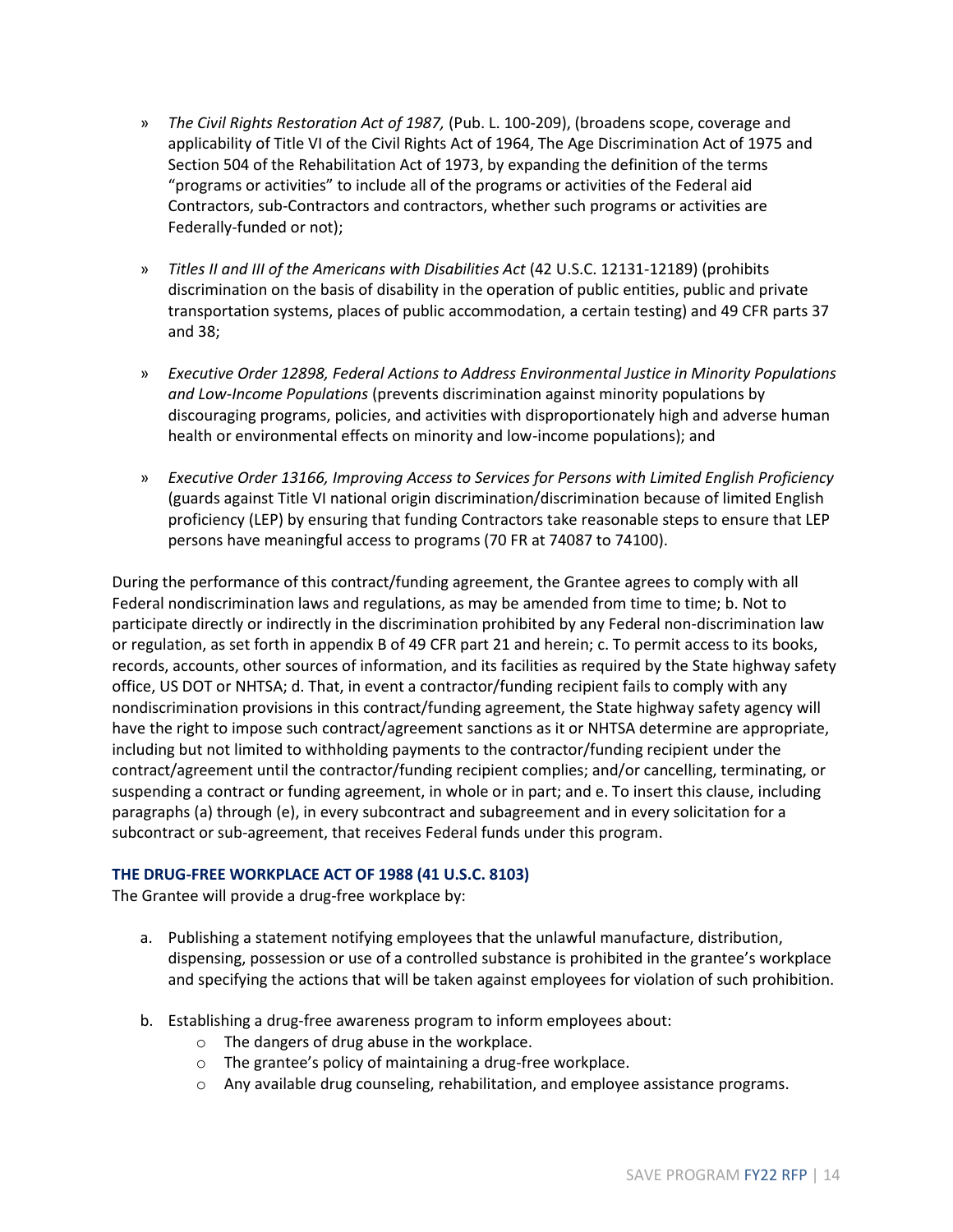- $\circ$  The penalties that may be imposed upon employees for drug violations occurring in the workplace.
- $\circ$  Making it a requirement that each employee engaged in the performance of the grant be given a copy of the statement required by paragraph (a).
- c. Notifying the employee in the statement required by paragraph (a) that, as a condition of employment under the grant, the employee will
	- o Abide by the terms of the statement.
	- $\circ$  Notify the employer of any criminal drug statute conviction for a violation occurring in the workplace no later than five days after such conviction.
- d. Notifying the State within ten days after receiving notice under subparagraph (c)(2) from an employee or otherwise receiving actual notice of such conviction.
- e. Taking one of the following actions, within 30 days of receiving notice under subparagraph (c)(2), with respect to any employee who is so convicted—
	- $\circ$  Taking appropriate personnel action against such an employee, up to and including termination.
	- $\circ$  Requiring such employee to participate satisfactorily in a drug abuse assistance or rehabilitation program approved for such purposes by a Federal, state, or local health, law enforcement, or other appropriate agency.
- f. Making a good faith effort to continue to maintain a drug-free workplace through implementation of all the paragraphs above.

### **POLITICAL ACTIVITY (HATCH ACT)**

The Grantee will comply with provisions of the Hatch Act (5 U.S.C. 1501-1508), which limits the political activities of employees whose principal employment activities are funded in whole or in part with Federal funds.

### **CERTIFICATION REGARDING FEDERAL LOBBYING**

Certification for Contracts, Grants, Loans, and Cooperative Agreements

The Grantee certifies, to the best of their knowledge and belief, that:

- 1. No Federal appointed funds have been paid or will be paid, by or on behalf of the undersigned, to any person for influencing or attempting to influence and officer or employee of any agency, a Member of Congress, an officer or employee of Congress, or an employee of a Member of Congress in connection with the awarding of any Federal contract, the making of any Federal grant, the making of any Federal loan, the entering into of any cooperative agreement, and the extension, continuation, renewal, amendment, or modification of any Federal contract, grant, loan, or cooperative agreement.
- 2. If any funds other than Federal appropriated funds have been paid or will be paid to any person for influencing or attempting to influence an officer or employee of any agency, a Member of Congress, an officer or employee of Congress, or an employee of a Member of Congress in connection with this Federal contract, grant, loan, or cooperative agreement, the undersigned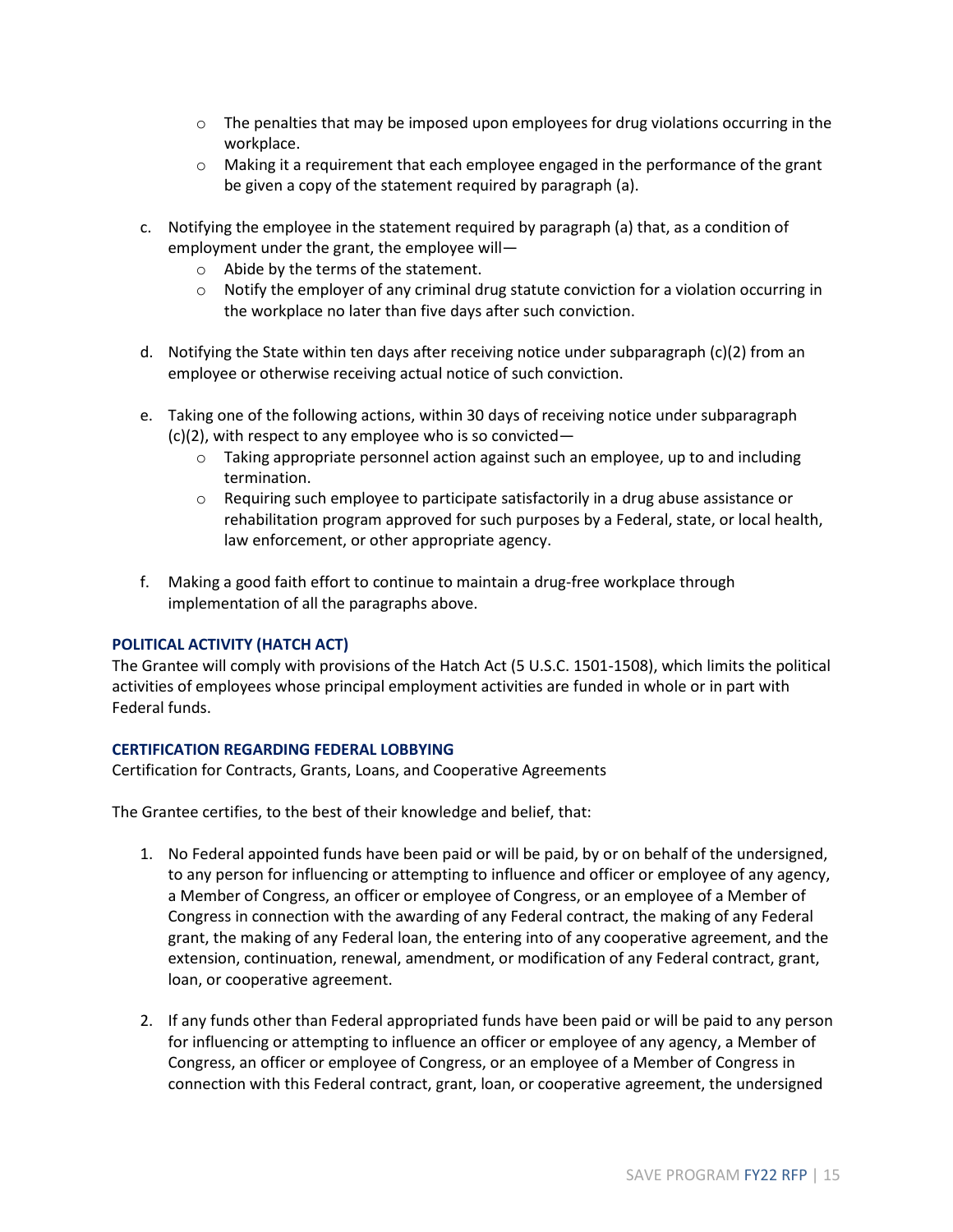shall complete and submit Standard Form-LLL, "Disclosure Form to Report Lobbying," in accordance with its instructions.

3. The undersigned shall require that the language of this certification be included in the award documents for all sub-awards at all tiers (including subcontracts, subgrants, and contracts under grants, loans, and cooperative agreements) and that all subgrantees shall certify and disclose accordingly.

This certification is a material representation of fact upon which reliance was placed when this transaction was made or entered into. Submission of this certification is a prerequisite for making or entering into this transaction imposed by section 1352, title 31, U.S. Code. Any person who fails to file the required certification shall be subject to a civil penalty of not less than \$10,000 and not more than \$100,000 for each such failure.

#### **RESTRICTION ON STATE LOBBYING**

None of the funds under this program will be used for any activity specifically designed to urge or influence a State or local legislator to favor or oppose the adoption of any specific legislative proposal pending before any state or local legislative body. Such activities include both direct and indirect (e.g. "grassroots") lobbying activities, with one exception. This does not preclude a State official whose salary is supported with NHTSA funds from engaging in direct communication with State or local legislative officials, in accordance with customary state practice, even if such communications urge legislative officials to favor or oppose the adoption of a specific pending legislative proposal.

#### **CERTIFICATION REGARDING DEBARMENT AND SUSPENSION**

- 1. By signing and submitting this proposal, the prospective lower tier participant is providing the certification set out below and agrees to comply with the requirements of 2 CFR parts 180 and 1200.
- 2. The certification in this clause is a material representation of fact upon which reliance was placed when this transaction was entered into. If it is later determined that the prospective lower tier participant knowingly rendered an erroneous certification, in addition to other remedies available to the Federal government, the department or agency with which this transaction originated may pursue available remedies, including suspension or debarment.
- 3. The prospective lower tier participant shall provide immediate written notice to the person to which this proposal is submitted if at any time the prospective lower tier participant learns that its certification was erroneous when submitted or has become erroneous by reason of changed circumstances.
- 4. The terms *covered transaction, civil judgment, debarment, suspension, ineligible, participant, person, principal, and voluntarily excluded,* as used in this clause, are defined in 2 CFR parts 180 and 1200. You may contact the person to whom this proposal is submitted for assistance in obtaining a copy of those regulations.
- 5. The prospective lower tier participant agrees by submitting this proposal that, should the proposal covered transaction be entered into, it shall not knowingly enter into any lower tier covered transaction with a person who is proposal for debarment under 48 CFR part 9, subpart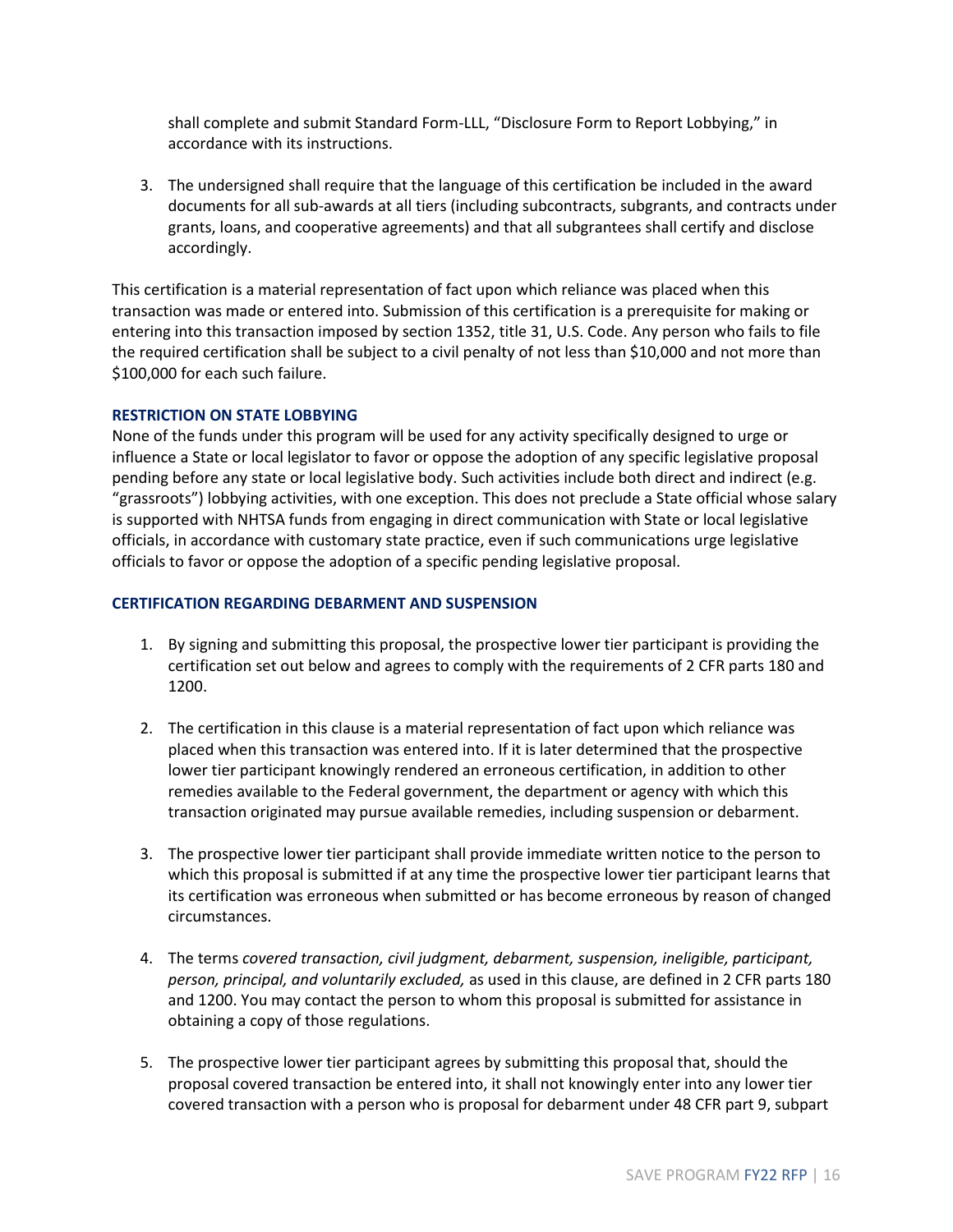9.4, debarred, suspended, declared ineligible, or voluntarily excluded from participation in this covered transaction, unless authorized by the department or agency with which this transaction originated.

- 6. The prospective lower tier participant further agrees by submitting this proposal that it will include the clause titled "Instructions for Lower Tier Participant Certification" including the "Certification Regarding Debarment, Suspension, Ineligibility and Voluntary Exclusion- Lower Tier Covered Transaction," without modification, in all lower tier covered transactions and in all solicitations for lower tier covered transactions and will require lower tier participants to comply with 2 CFR parts 180 and 1200.
- 7. A participant in a covered transaction may rely upon a certification of a prospective participant in a lower tier covered transaction that it is not proposal for debarment under 48 CFR part 9, subpart 9.4, debarred, suspended, ineligible, or voluntarily excluded from the covered transaction, unless it knows that the certification is erroneous. A participant is responsible for ensuring that its principals are not suspended, debarred, or otherwise ineligible to participate in covered transactions. To verify the eligibility of its principals, as well as the eligibility of any prospective lower tier participants, each participant may, but is not required to, check the [System for Award Management Exclusions](https://www.sam.gov/) website.
- 8. Nothing contained in the foregoing shall be construed to require establishment of a system of records in order to render in good faith the certification required by this clause. The knowledge and information of a participant is not required to exceed that which is normally possessed by a prudent person in the ordinary course of business dealings.
- 9. Except for transactions authorized under paragraph 5 of these instructions, if a participant in a covered transaction knowingly enters into a lower tier covered transaction with a person who is proposal for debarment under 48 CFR part 9, subpart 9.4, suspended, debarred, ineligible, or voluntarily excluded from participation in this transaction, in addition to other remedies available to the Federal government, the department or agency with which this transaction originated may pursue available remedies, including suspension or debarment.

## **CERTIFICATION REGARDING DEBARMENT. SUSPENSION. INELIGIBILITY AND VOLUNTARY EXCLUSION - LOWER TIER COVERED TRANSACTIONS**

1. The prospective lower tier participant certifies, by submission of this proposal, that neither it nor its principals is presently debarred, suspended, proposal for debarment, declared ineligible, or voluntarily excluded from participating in covered transactions by any Federal department or agency. 2. Where the prospective lower tier participant is unable to certify to any of the statements in this certification, such prospective participant shall attach an explanation to this proposal.

### **BUY AMERICA ACT**

The Grantee will comply with the Buy America requirement (23 U.S.C. 313) when purchasing items using Federal funds. Buy America requires a State, or subgrantee, to purchase only steel, iron, and manufactured products produced in the United States with Federal funds, unless the Secretary of Transportation determines that such domestically produced items would be inconsistent with the public interest, that such materials are not reasonably available and of a satisfactorily quality or that inclusion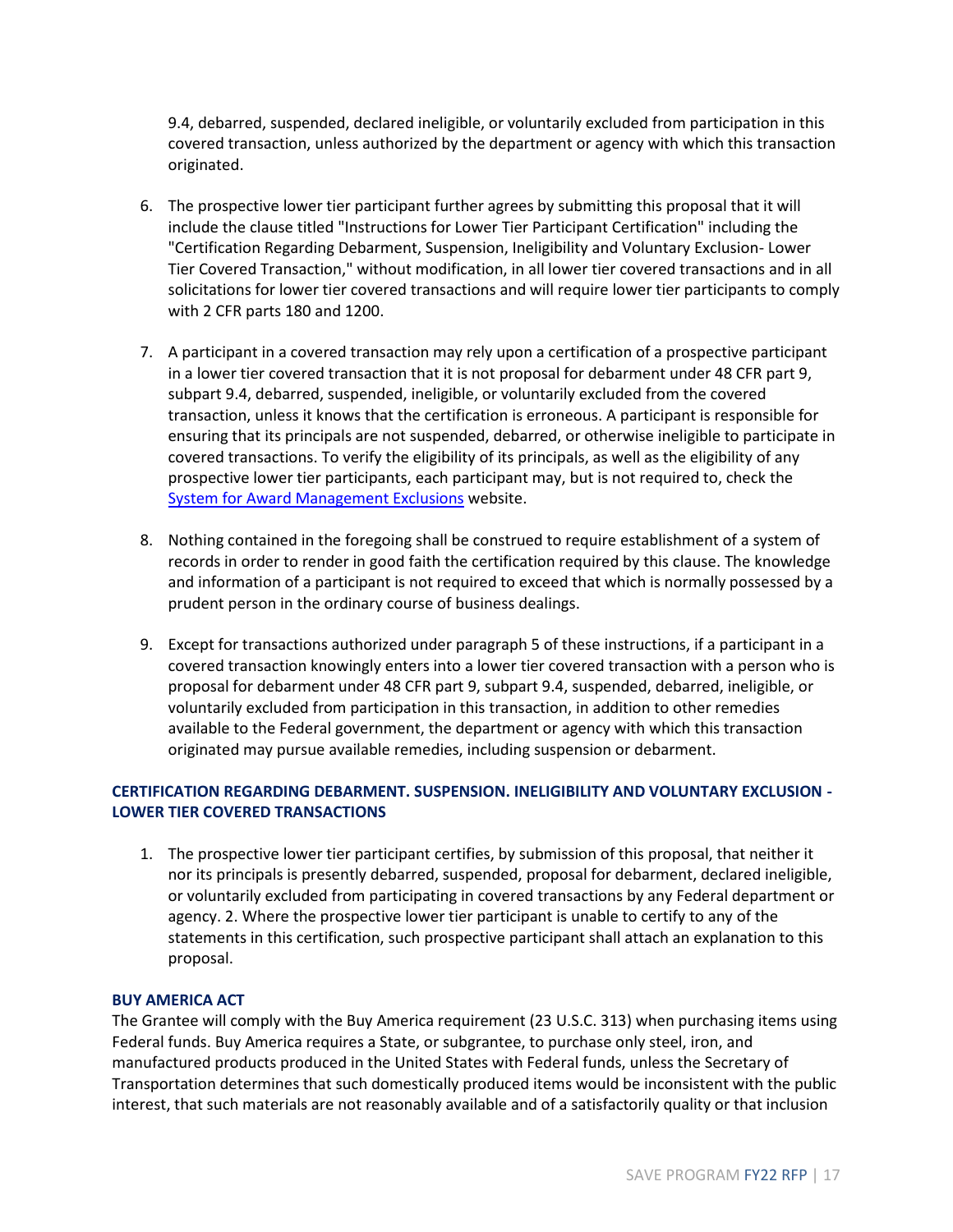of domestic materials will increase the cost of the overall project contract by more than 25 percent. In order to use Federal funds to purchase foreign produced items, the State must submit a waiver request that provides an adequate basis and justification to and approved by the Secretary of Transportation.

#### **PROHIBITION ON USING GRANT FUNDS TO CHECK FOR HELMET USAGE**

The Contractor will not use 23 U.S.C. Chapter 4 grant funds for programs to check helmet usage or to create checkpoints that specifically target motorcyclists.

#### **POLICY ON SEATBELT USE**

In accordance with Executive Order 13043, Increasing Seat Belt Use in the United States, dated April 16, 1997, the Contractor is encouraged to adopt and enforce on-the-job seat belt use policies and programs for its employees when operating company-owned, rented, or personally-owned vehicles. The National Highway Traffic Safety Administration (NHTSA) is responsible for providing leadership and guidance in support of this Presidential initiative. For information on how to implement such a program, or statistics on the potential benefits and cost-savings to your company or organization, please visit the Buckle Up America section on NHTSA's website at www.nhtsa.dot.gov. Additional resources are available from the Network of Employers for Traffic Safety (NETS), a public-private partnership headquartered in Washington D.C. metropolitan area, and dedicated to improving the traffic safety practices of employers and employees. NETS is prepared to provide technical assistance, a simple, user-friendly program kit, and an award for achieving the President's goal of 90 percent seat belt use. NETS can be contacted at 1(800) 221-0045 or visit its website at www.trafficsafety.org.

#### **POLICY ON BANNING TEXT MESSAGING WHILE DRIVING**

In accordance with Executive Order, 13513, Federal Leadership On Reducing Text Messaging While Driving and DOT Order 3902.10, Text Messaging While Driving, the Contractor is encouraged to adopt and enforce workplace safety policies to decrease crashes caused by distracted driving, including policies to ban text messaging while driving company-owned or –rented vehicles, Government-owned, leased or rented vehicles, or privately-owned when on official Government business or when performing any work on or behalf of the Government. States are also encouraged to conduct workplace safety initiatives in a manner commensurate with the size of the business, such as establishment of new rules and programs or re-evaluation of existing programs to prohibit text messaging while driving, and education, awareness, and other outreach to employees about the safety risks associated with texting while driving.

#### **STATE LAWS AND REQUIREMENTS**

Recipients of grant funds from the State are required to adhere to all state laws concerning the receipt and use of grant funds from federal and state funding sources. Those laws include, but are not limited to, the laws set forth below.

#### **STATE ETHICAL REQUIREMENTS**

The applicant and its agents shall abide by all ethical requirements that apply to persons who have a business relationship with the State as set forth in IC §4-2-6, *et seq*., IC §4-2-7, *et seq*. and the regulations promulgated thereunder. If the Applicant has knowledge, or would have acquired knowledge with reasonable inquiry, that a state officer, employee, or special state appointee, as those terms are defined in IC § 4-2-6-1, has a financial interest in the grant, the Applicant shall ensure compliance with the disclosure requirements in IC § 4-2-6-10.5 prior to the execution of this grant. If the Applicant is not familiar with these ethical requirements, the Applicant should refer any questions to the Indiana State Ethics Commission or visit the Inspector General's website at [http://www.in.gov/ig/.](http://www.in.gov/ig/) If the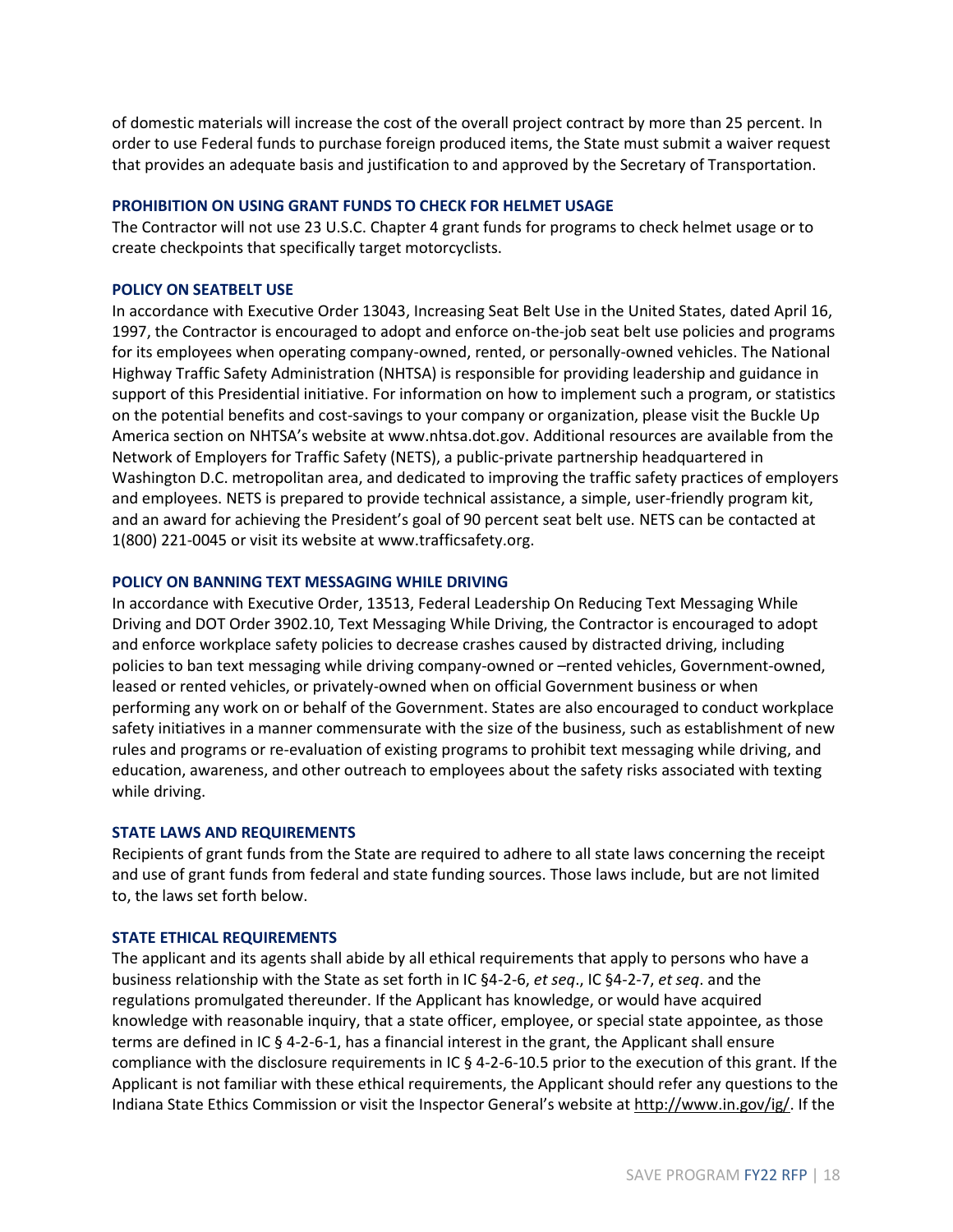Applicant or its agents violate any applicable ethical standards, the State may, in its sole discretion, terminate this grant immediately upon notice to the Applicant. In addition, the Applicant may be subject to penalties under IC §§4-2-6, 4-2-7, 35-44.1-1-4, and under any other applicable laws.

### **TELEPHONE SOLICITATION OF CONSUMERS; AUTOMATIC DIALING SOLICITATIONS**

As required by Indiana Code §5-22-3-7,

- (1) the Applicant and any principals of the Applicant certify that
- (A) except for de minimis and nonsystematic violations, it has not violated the terms of:
	- (i) IC §24-4.7 [Telephone Solicitation Of Consumers];
	- (ii) IC §24-5-12 [Telephone Solicitations]; or
	- (iii) IC §24-5-14 [Regulation of Automatic Dialing Machines];

in the previous three hundred sixty-five (365) days, even if IC § 24-4.7 is preempted by federal law; and (B) the Applicant will not violate the terms of IC §24-4.7 for the duration of this Grant Agreement, even if IC §24-4.7 is preempted by federal law.

(2)The Applicant and any principals of the Applicant certify that an affiliate or principal of the Applicant and any agent acting on behalf of the Applicant or on behalf of an affiliate or principal of the Applicant, except for de minimis and nonsystematic violations,

(A) has not violated the terms of IC §24-4.7 in the previous three hundred sixty-five (365) days, even if IC §24-4.7 is preempted by federal law; and

(B) will not violate the terms of IC §24-4.7 for the duration of the grant agreement even if IC §24-4.7 is preempted by federal law.

### **EMPLOYMENT ELIGIBILITY VERIFICATION**

As required by IC §22-5-1.7, the Applicant hereby swears or affirms under the penalties of perjury that:

- A. The Applicant has enrolled and is participating in the E-Verify program;
- B. The Applicant has provided documentation to the State that it has enrolled and is participating in the E-Verify program;
- C. The Applicant does not knowingly employ an unauthorized alien; and
- D. The Applicant shall require its contractors who perform work under this Grant Agreement to certify to Applicant that the contractor does not knowingly employ or contract with an unauthorized alien and that the contractor has enrolled and is participating in the E-Verify program. The Applicant shall maintain this certification throughout the duration of the term of a contract with a contractor.

The State may terminate for default if the Applicant fails to cure a breach of this provision no later than thirty (30) days after being notified by the State.

### **APPLICATION REVIEW**

Pursuant to 2 C.F.R. Part 200, the State will review and score all grant applications as part of the competitive bid process. The State will assess: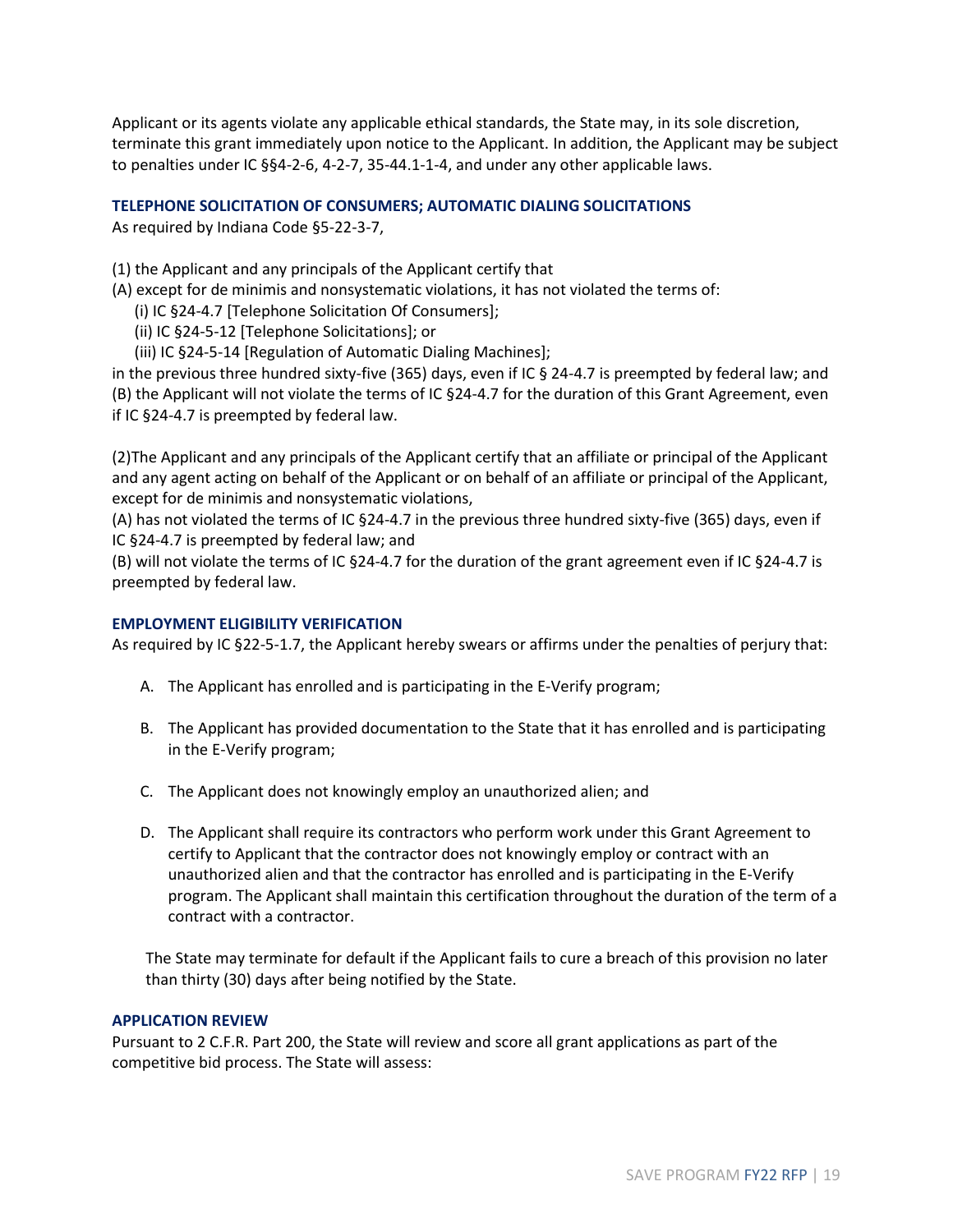- » The completeness of the grant application;
- » The Applicant's eligibility;
- » The Project's eligibility;
- » Whether the grant application, the Applicant, and the Project are in compliance with all federal and state laws, regulations, and rules;
- » Whether the proposal expenditures set forth in the Project Budget are allowable and allocable;
- » Any potential conflicts of interest;
- » Whether the Applicant has any federal and/or state debt delinquency;
- » The Applicant's ability to successfully pass clearance checks from the Indiana Department of Workforce Development, Indiana Department of Revenue, and Indiana Secretary of State;
- » Any and all risk associated with granting funds to the Applicant;
- » Whether the Applicant is debarred or suspended by any federal or state department or agency; and
- » Whether the Applicant maintains a current registration in the SAM (System for Award Management) and has an active DUNS (DATA Universal Number Systems) number.

Any item, factor, or circumstance that would adversely affect or contribute to the adverse effect of the Applicant's fitness to successfully complete the Project must be reported to the State prior to or contemporaneous with the grant application. Those items would include, but are not limited to, federal or state debt; conflicts of interest; federal or state debarments or suspensions; current, pending or outstanding criminal, civil, or enforcement actions initiated by the State; and whether the Applicant has been designated as high risk by any federal or state department or agency. If the Applicant has been designated as high risk, it must specifically disclose to the State:

- » The federal or state agency that currently designated the Applicant as high risk.
- » Date the Applicant was designed high risk.
- » The high-risk point of contact name, phone number, and email address, from the federal or state agency.
- » Reason(s) for the high-risk status.

The grant application shall include accurate and descriptive information detailing the Project thereby allowing the State to adequately assess and score the grant application. This documentation shall include, but is not limited to: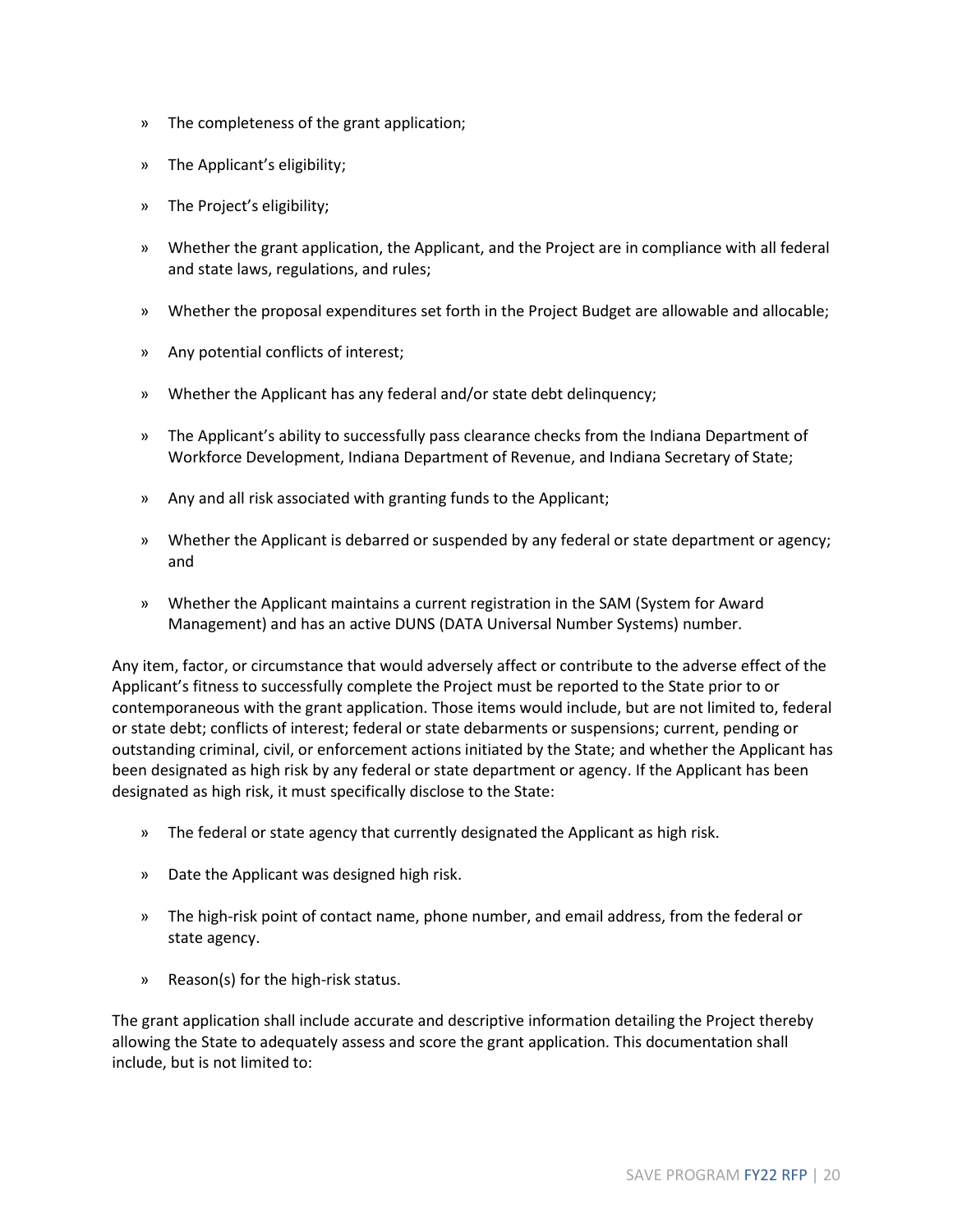- » The total budget for the Applicant's organization (including all sources of funds);
- » Detailed information concerning Applicant's employees and/or contractors including, but not limited to, information regarding compensation, benefits, overtime, and travel.
- » A sustainability plan detailing the Applicant's plan to succeed once the grant fund period expires;
- » A timeline for the completion of the Project and/or expenditure of the grant funds; and
- » Letters of endorsement evidencing community support for the (1) Applicant's program and mission and (1) value and need in its community.

#### **MONITORING**

2 C.F.R. Part 200 sets forth monitoring requirements whereby the State must establish and carry out a process of assessing the progress of projects and programs that are funded, in whole or in part, by federal funds. This monitoring function measures both financial and programmatic progress. It also provides an opportunity for technical assistance to the Applicant, measures compliance, builds partnerships for success, and provides results based feedback to the Applicant. The State will monitor all grant awards via an ICJI Program Manager and/or ICJI Compliance Monitoring Team. As part of the monitoring process, the ICJI Program Manager will review all reports submitted by the Grantee for accuracy, timeliness, completeness, etc. The State will conduct on-site or off-site monitoring reviews of the Project during the term of the grant agreement and for up to three (3) years after it expires or is otherwise terminated. At the request of the State, any and all documentation related to the grant shall be provided at no cost. If the Applicant fails to cooperate with the State's monitoring process, the State may consider such non-cooperation as a material breach.

Delinquent, inaccurate, incomplete, or fraudulent reports will be addressed by ICJI. ICJI's remedies include, but are not limited to, identifying the Grantee as high risk, de-obligated funding, disqualification from future funding, and referral to the federal Office of Inspector General. The recipient agrees to comply with any additional requirements that may be imposed during the grant performance period if the State determines that the recipient is a high-risk Applicant or Grantee pursuant to 28 C.F.R. parts 66, 70.

#### **REPORTING**

Reporting requirements are included in both 2 C.F.R and 28 C.F.R. Reporting to the State shall be completed on a quarterly basis via Intelligrants. In addition, Applicant is required to submit quarterly reports via the Bureau of Justice Assistance's Performance Measurement Tool (PMT). Failure to submit any report in a timely fashion may be considered a material breach, at the discretion on the State.

### **AUDIT REQUIREMENTS**

Pursuant to 2 C.F.R. Part 200, specifically, § 200.500 *et.seq*, recipients of federal funds are subject to annual audit requirements.

A. *Audit required.* A non-Federal entity that expends \$750,000 or more during the non-Federal entity's fiscal year in Federal awards must have a single or program-specific audit conducted for that year in accordance with the provisions of this part.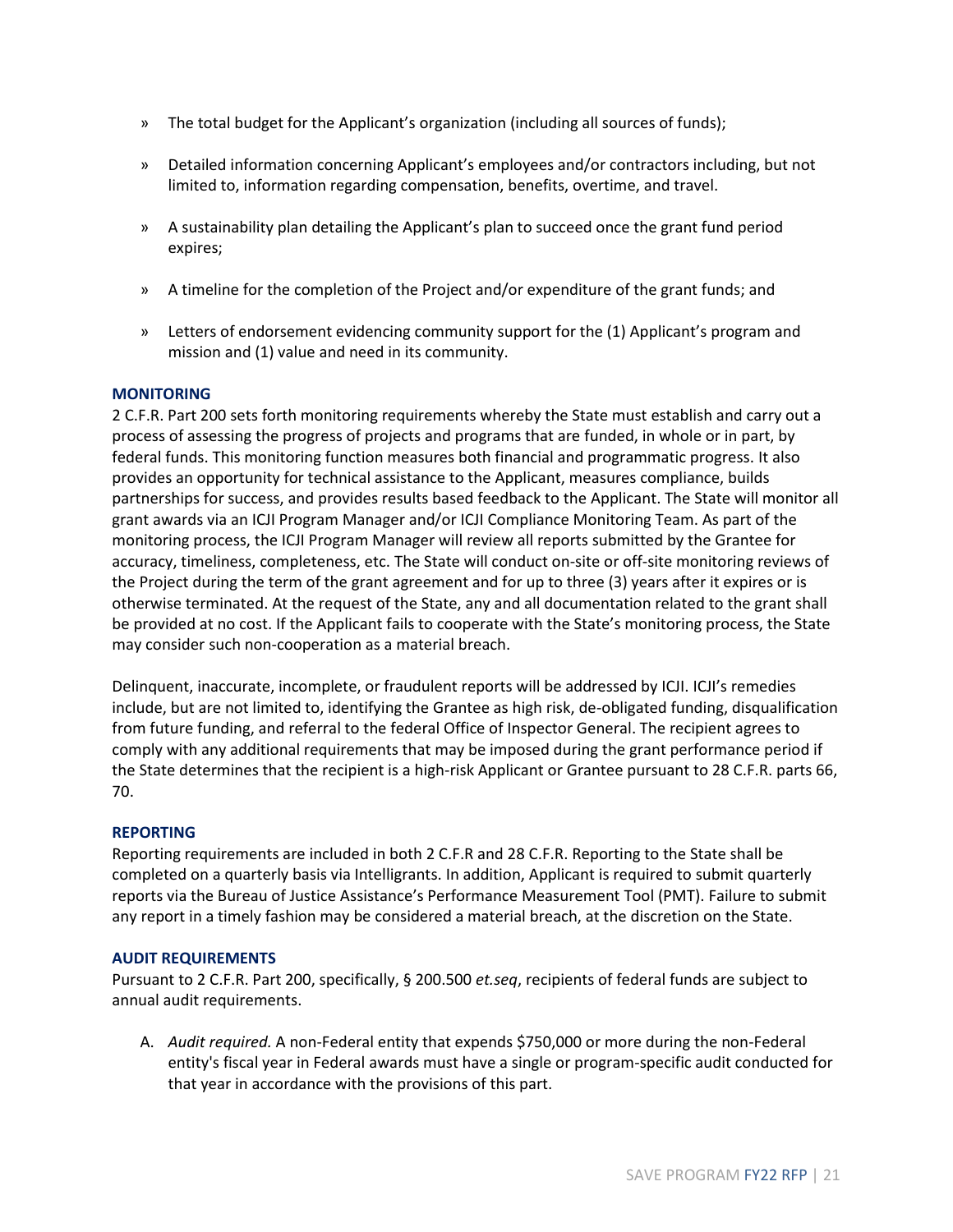- B. *Single audit.* A non-Federal entity that expends \$750,000 or more during the non-Federal entity's fiscal year in Federal awards must have a single audit conducted in accordance with §200.514 Scope of audit except when it elects to have a program-specific audit conducted in accordance with paragraph (c) of this section.
- C. *Program-specific audit election.* When an entity expends Federal awards under only one Federal program (excluding research and development) and the Federal program's statutes, regulations, or the terms and conditions of the Federal award do not require a financial statement audit of the entity, the entity may elect to have a program-specific audit conducted in accordance with §200.507 Program-specific audits. A program-specific audit may not be elected for research and development unless all of the Federal awards expended were received from the same Federal agency, or the same Federal agency and the same pass-through entity, and that Federal agency, or pass-through entity in the case of a subrecipient, approves in advance a program-specific audit.
- D. *Exemption when Federal awards expended are less than \$750,000.* A non-Federal entity that expends less than \$750,000 during the non-Federal entity's fiscal year in Federal awards is exempt from Federal audit requirements for that year, except as noted in §200.503 Relation to other audit requirements, but records must be available for review or audit by appropriate officials of the Federal agency, pass-through entity, and Government Accountability Office (GAO).

### **GRANT AMENDMENTS, MODIFICATIONS & EXEMPTIONS**

An amendment would include any modification to the grant agreement or any of its terms or conditions. Any amendment to the grant agreement must be submitted in writing and approved by the State prior to the implementation of the amendment. Amendments include, but are not limited to, changes to the Project Budget or scope of the Project, extensions to the period of performance, changes concerning an authorized official. Amendments require strong justification and supporting documentation. Furthermore, the amendment must comply with all federal and state laws, rules, and regulations.

If the Applicant wishes to seek an exemption to a federal or state law, regulation, or rule, such request must be submitted in writing and approved by the State prior to the Applicant obligating or expending any grant funds related to the desired exemption.

### **UNALLOWABLE COSTS FOR ALL FEDERAL GRANTS**

Federal law prohibits the use of federal funds from certain activities irrespective of the federal funding source or the specifics of the grant program. These prohibitions include:

- » Lobbying, including attempts to influence legislation or the outcome of any federal, state, or local elections. Recent changes to the law have expanded the prohibition to any federally appropriated funding used, either directly or indirectly, to support the enactment, repeal, modification, or adoption of any law, regulation, or policy, at any level of government. Violations of this prohibition are now subject to civil fines of up to \$100,000 per violation.
- » Fundraising (including financial campaigns, endowment drives, solicitation of gifts and bequests, and similar expenses incurred solely to raise capital or obtain contributions).